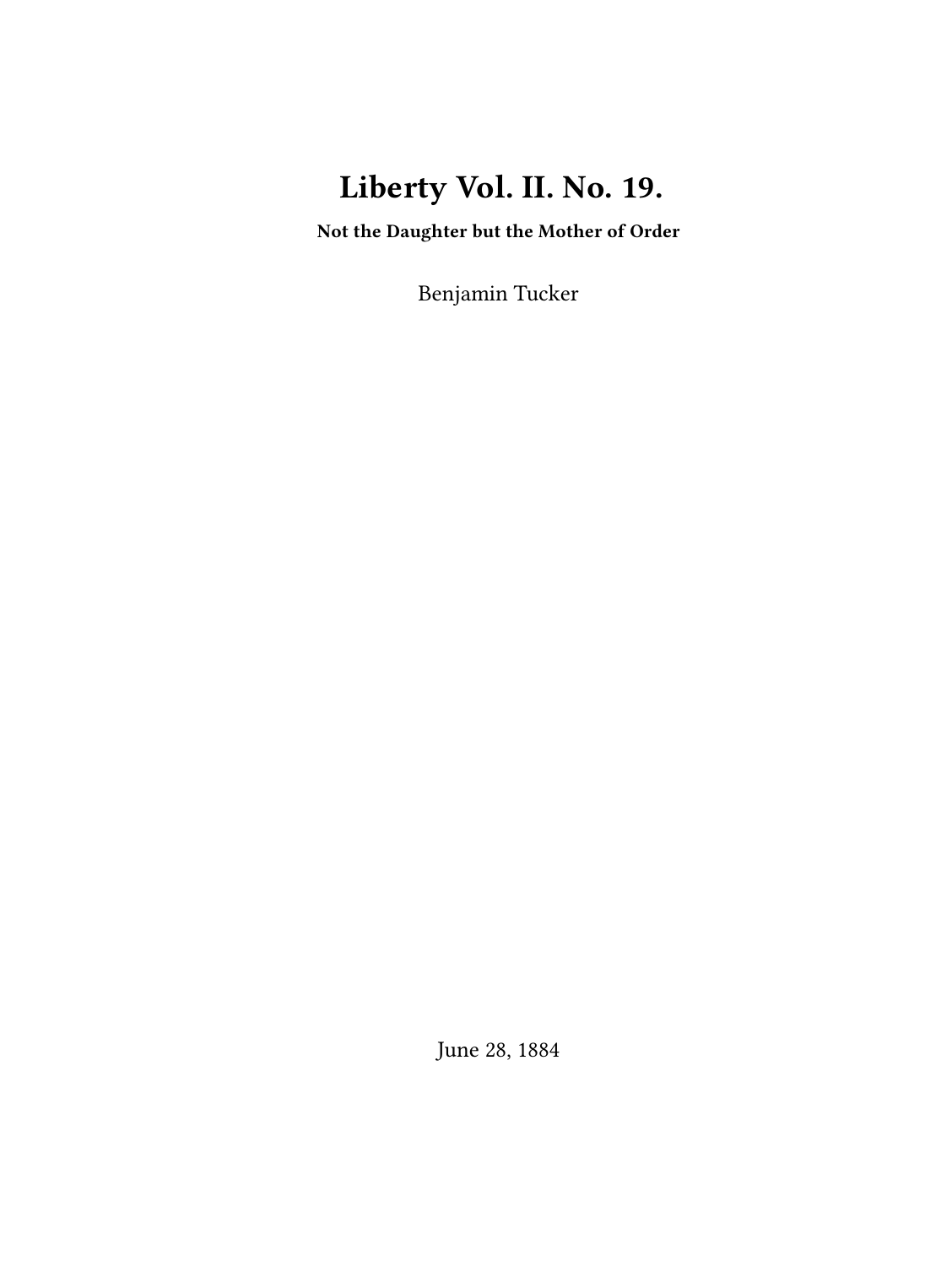# **Contents**

| 3                                                                                  |
|------------------------------------------------------------------------------------|
| 5                                                                                  |
| 5                                                                                  |
| 7                                                                                  |
| 8                                                                                  |
| 9                                                                                  |
| What's To Be Done?                                                                 |
| 11                                                                                 |
| 13                                                                                 |
| 16                                                                                 |
| 19                                                                                 |
| 20                                                                                 |
| 22                                                                                 |
| 23                                                                                 |
| 23                                                                                 |
| Organic Ideas: Correlating the Materialist with the Spiritualist Hypotheses.<br>26 |
| 26                                                                                 |
| 27                                                                                 |
| 29                                                                                 |
| 31                                                                                 |
| 32                                                                                 |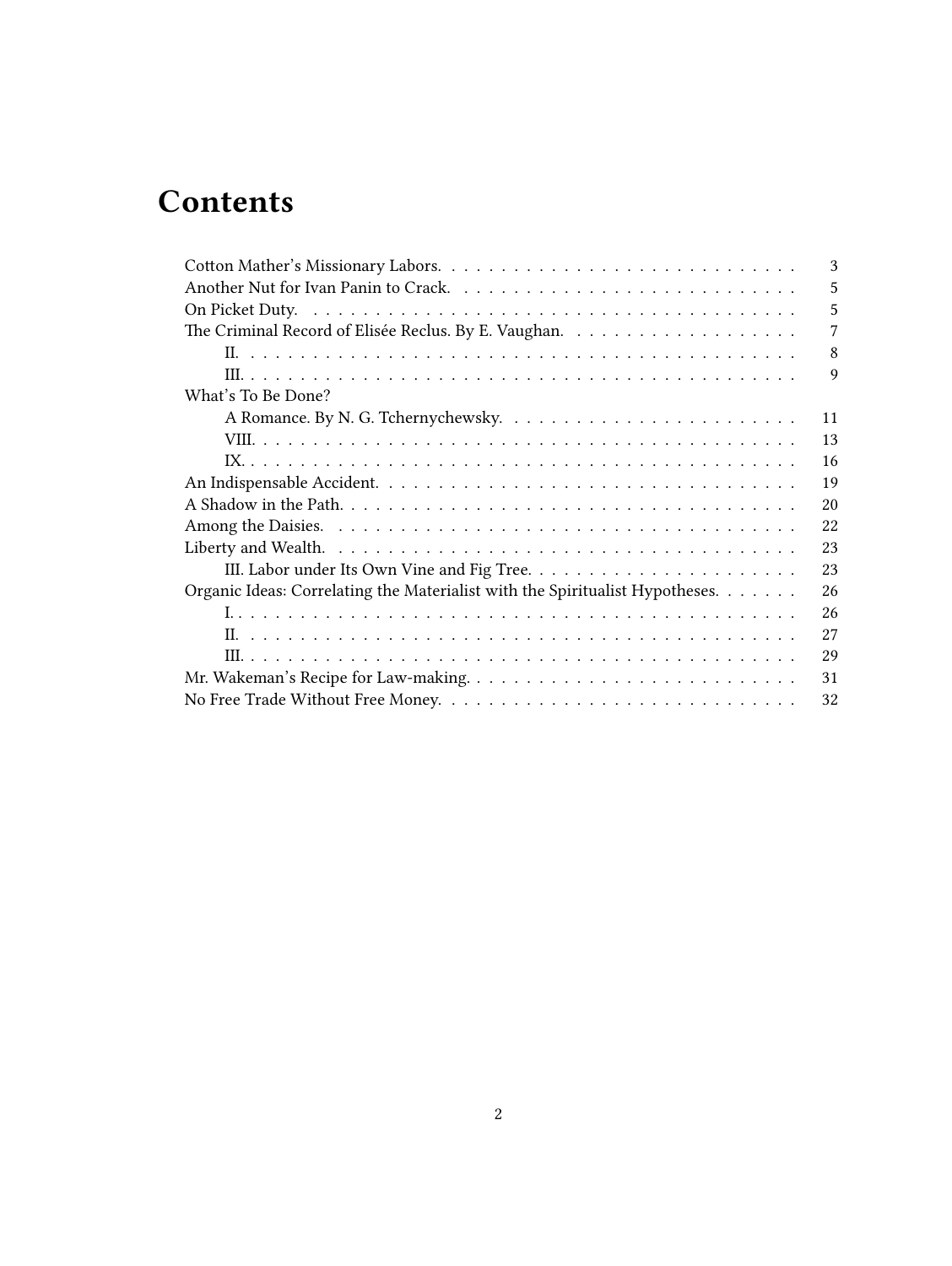"For always in thine eyes, O Liberty! Shines that high light whereby the world is saved; And though thou slay us, we will trust in thee." John Hay.

# <span id="page-2-0"></span>**Cotton Mather's Missionary Labors.**

By Dr. Simeon Palmer. *Author of "A Good Word for the Devil."*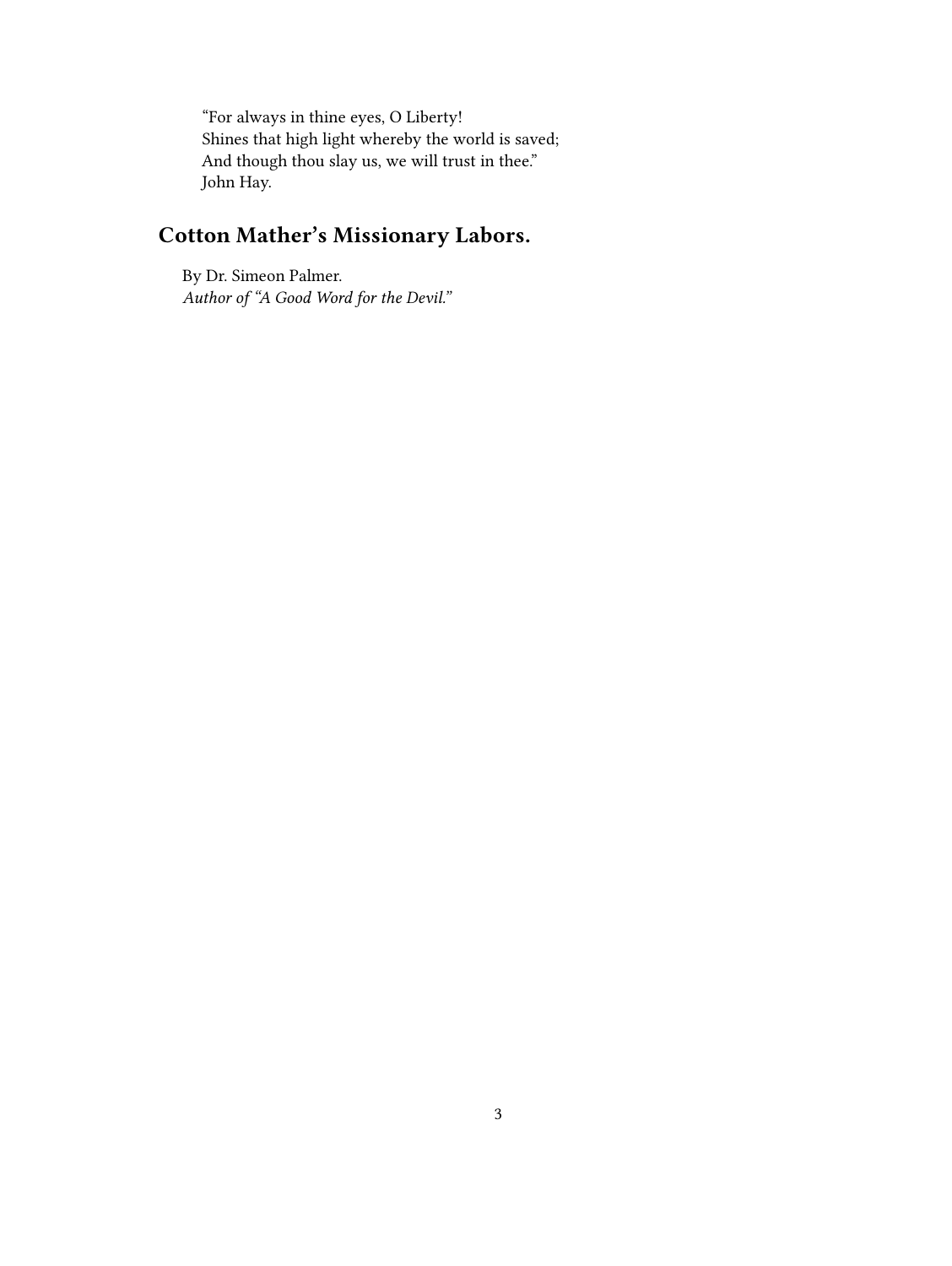Who would be superstition's foe, Walk o'er these barren hills with me To where there stands a gallows-tree, And view with me a scene of woe, The saddest that our annals know. What are these crowds assembled here, And why do curses fill the air? Four victims bound, both feet and hands, And one of them, a mother, stands Upon the scaffold! Heed the prayer Of a soul wrung with agony; Fated to bear, as we are told, Her tortured daughter, six years old, Unconscious swear her life away. Some legend old, some nursery rhyme, Or memory of a cradle song, When o'er her babe the mother hang,— This artless witness on the stand— The highest judges in the land Distort until it grows a crime. In her unutterable woe, With the black cap upon her brow, She begs for but one breath of prayer Of Boston's favorite minister: His rampant hate he won't forego, And leaves his victim to despair. Than God, who doth not overrule Crimes that so wreck a human soul, The gallows is more merciful! But there's a murmur; see, below, That bowed old man with locks of snow, Tottering on crutches; look at him! With fourscore years his eyes are dim! They raise him to the scaffold's deck! Thank God, he's blind, and does not know A noose is dangling from the beam. He moves his lips as in a dream; God pity him, if it be prayer! What would the hangman at his neck? Alas, he clips those white locks, see!

At evening, as the sun goes down, A shadow falls on Salem town,— Five corpses and the gallows-tree.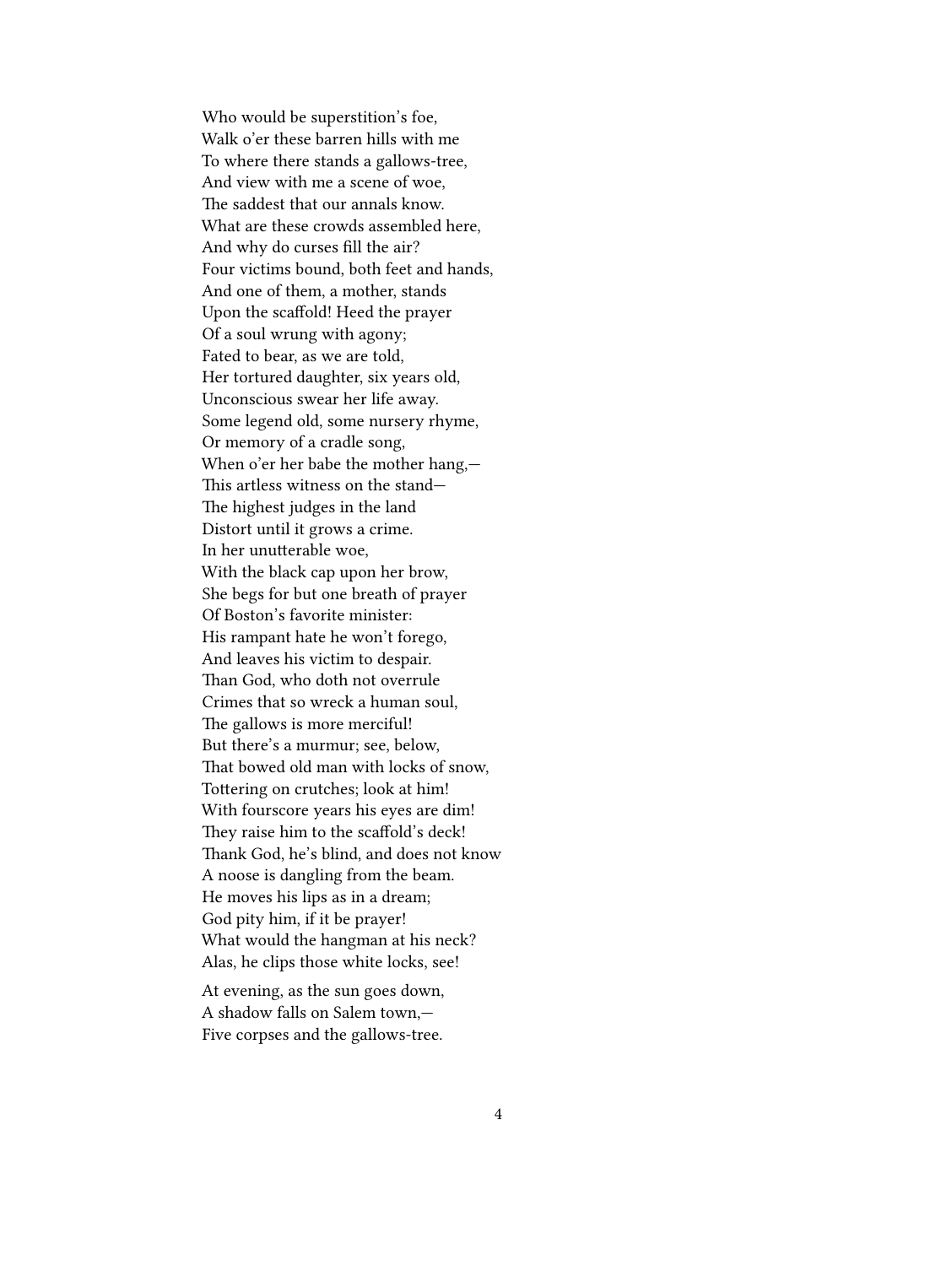As Cotton Mather rode away Upon his horse, he heard men say: "He saved the Church of Christ to-day!"

# <span id="page-4-0"></span>**Another Nut for Ivan Panin to Crack.**

#### *To the Editor of Liberty:*

In connection with M. Ivan Panin's statement that Anarchistic ideas had no effect on the Russian movement, it appears strange to read, in the report against Bakounine issued by the sommittee appointed to investigate him at the La Haye congress, that the "true"  $-$  the Marxite  $-$ International never penetrated into Russia; that the movement there was organised by Netschareff under the direction of Bakounine, the latter having artfully chosen a name — *Alliance Universelle* — for his association which in Russian would be rendered by the same words used in translating *Association Internationale.* The committee denies explicitly that the International can be held responsible for either the sentiments or the acts of the Russian party, and lays the whole "guilt" on Bakounine and Netschareff, both of whom are declared to be *agents provocateurs*, the stock charge against active workers. Now, after Netschareff has been a victim to the cruelty of the government of the holy Czar for years, the same people have the impudence to turn round and claim him as one of their martyrs. Cuno, the crusher of "egoisms," was the chairman of the committee to which I refer.

Yours truly, John F. Kelly. Hoboken, N. J., June 5, 1884.

## <span id="page-4-1"></span>**On Picket Duty.**

Mr. Vanderbilt frankly admits that he is an incubus on society. "I make a first-rate loafer, and I must say I like being one," he says. But the workers will get tired of supporting Mr. Vanderbilt and his coloafers some day.

No one should be deterred from reading Edgeworth's essay on "Organic Ideas," printed on another page, by the technical character of parts of it. It is a very witty and utterly unanswerable assault upon the theory that this universe was created and is governed by a being of beneficence.

If any demonstration of the fact that this is a government of thieves, by thieves, for thieves, were needed, it was given last month when the treasury officials held a conference with a view of devising some means of relief for the panic-stricken brokers of Wall street, and the Secretary proposed to go into the market and use forty millions of the people's money to buy bonds at a premium.

Liberty is glad to know and chronicle the fact that the Fowler  $&$  Wells Company has in press a new work by William Hanson of New York, in which that keen reasoner in the field of economics answers Henry George's "Progress and Poverty." Familiarity with Mr. Hanson's previous writings convinces us that he will rub the glitter off the fallacies of the California economist, after which there will be nothing left.

For the instruction of those who hold that property is a natural right and will not cease with the abolition of authority, I take pleasure in quoting from two eminent expounders of constitu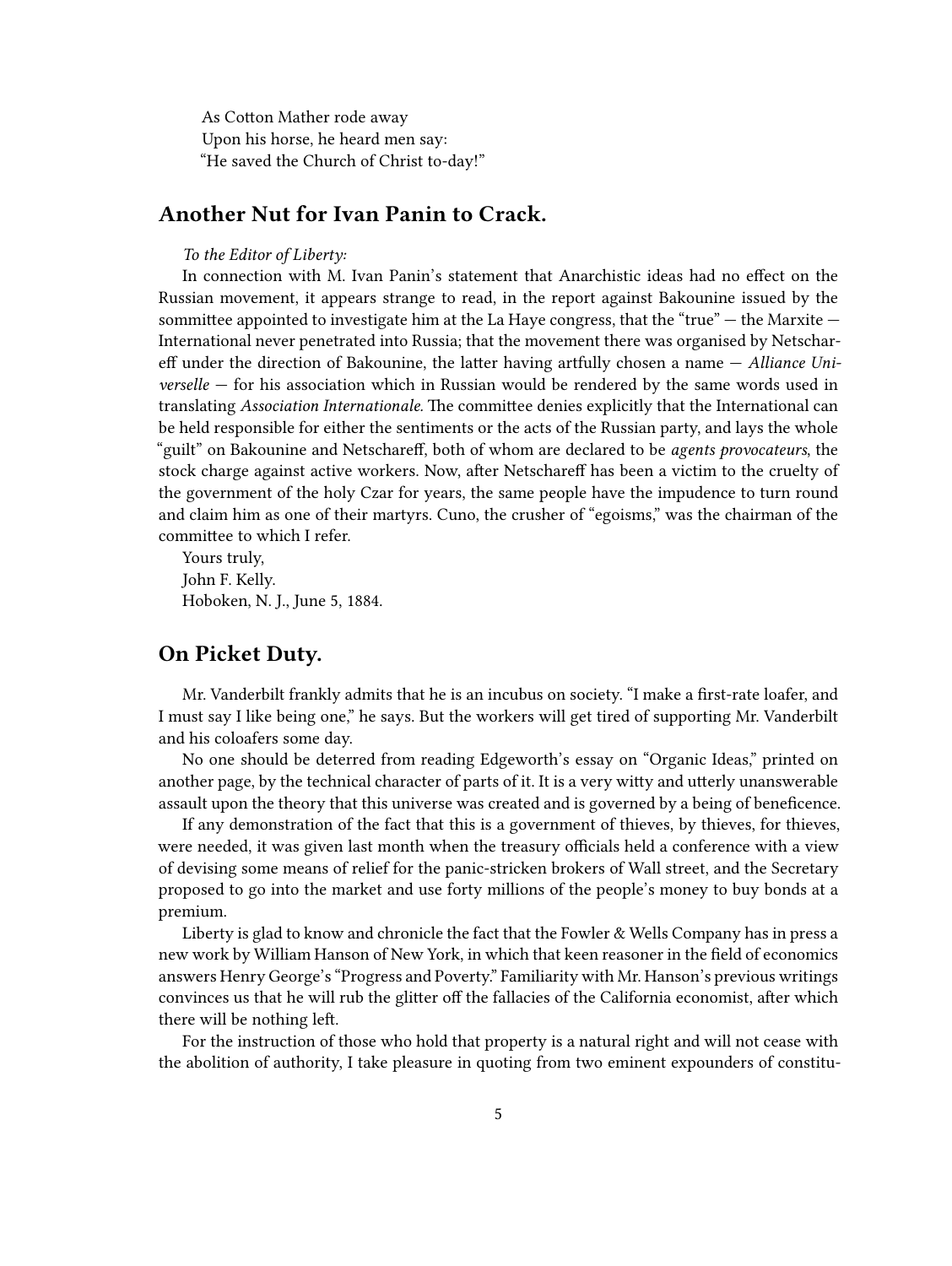tional law. Judge T. M. Cooky says: "That is property which is recognized as such by the law, and nothing else is or can be." And then he quotes Bentham: "Property and law are born and must die together. Before the laws, there was no property; take away the laws, all property ceased." That is precisely what Liberty says, and she proposes to take away the laws.

I am about to publish, in one pamphlet, Elisée Reclus's "An Anarchist on Anarchy" and E. Vaughan's "Criminal Record of Elisée Reclus," concluded in the present issue. It will be sold at ten cents per copy, and orders should be sent in at once. Every one who has read these articles in Liberty will desire to possess them in more permanent and compact form, and doubtless many copies will be wanted for distribution. I commend Vaughan's account of Reclus's life to the editor of the Providence "Press," who recently said in his paper that "it is a pity that such men as Elisée Reclus cannot be promptly shot."

Rev. Dr. Storrs of Brooklyn, in a recent interview, said: "If the Democrats nominate Governor Cleveland, I think I shall vote for him. I don't remember whether I voted for him for governor or not. I think I voted for Folger." Oh! that pearl of great price, the ballot! The palladium of our liberties which our foremost citizens cannot remember from one year to another on what side they wielded! Imagine, if you can, John Brown forgetting whether he fought at Harper's Ferry to free the negro or enslave him, and perhaps you will form some idea of the vast difference between the vitality of an efficient conflict for right and the lifeless formality of a petty electoral squabble.

The editor of the "Boston Herald" quotes Liberty's charge that in his libel upon Charles O'Conor he was guilty of "a dirty, diabolical, damnable lie," but takes precious good care that his readers shall not see the refutation of the lie which warranted my words. Instead of doing this act of justice, he chides me for "losing temper." I decline to accept any lessons in deportment from the editor of the "Herald." A man like him, who knows no enthusiasm for truth, but discusses all things from the chilling standpoint of his own purse and reputation, can never appreciate the usefulness of a little righteous wrath.

Liberty looks at the political campaign now beginning very much as she would at a dog fight, and any sympathies excited in her by this struggle of thieves for spoils are necessarily of a low order, Between parties there is no choice. They are equal in greed and in dishonesty. Between the candidates there is a just perceptible difference. Of the men talked of for the presidency some are better than others, though not much. Butler, for instance, is a better man than Blaine; for Blaine is wholly selfish, while Butler is but partially selfish, and has, I believe, within his breast some genuine spark of love of fair play and of humanity. But both of these men, upon the whole, are evil geniuses. Both aim to rise to what the world considers glory at that world's expense. Each wishes a big army; each wishes a big navy; each would like nothing better than to plunge this nation into foreign war; neither of them has the slightest.conception of justice, or even knows that there is such a thing; each is absolutely ignorant and regardless of the rights of the individual; to each might is right, and government the be-all and end-all of society. As for Cleveland, Bayard, and the others of that ilk, they are flaccid creatures of circumstance, whom men of the type of Butler and Blaine, or Gould and Cyrus Field and Vanderbilt, when they cannot or do not wish to seize the reins of power themselves, put forward as their tools. Their character consists of a dense substratum of stupidity laid over with the veneer of a superficial honesty which enables them, though essentially weak and despicable, to win the respect and applause of this shallow-pated world. There is, indeed, one man among the politicians who, if he were in the White House, might possibly do a little toward striking down the legal barriers between man and his prosperity, and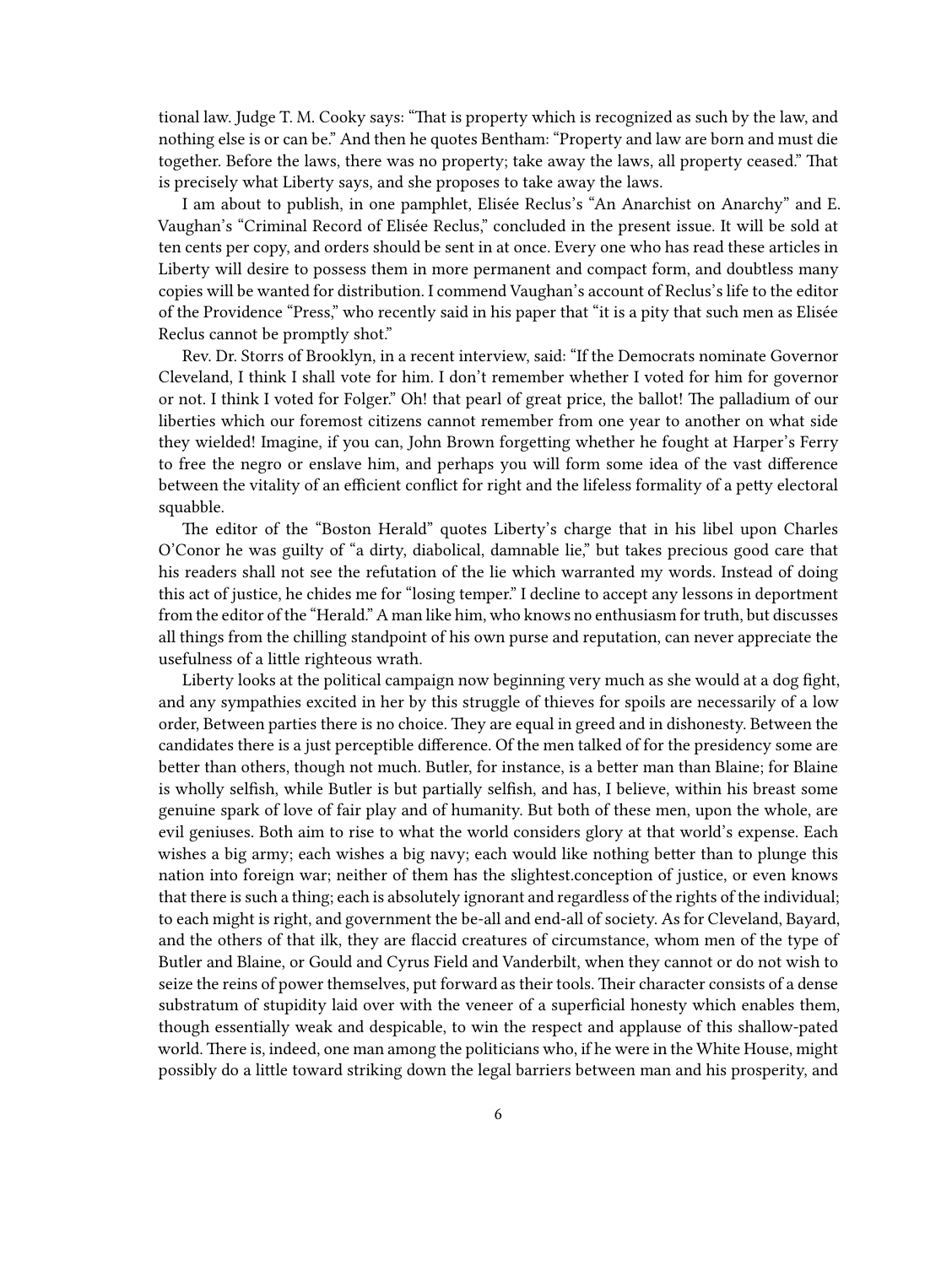certainly would erect no new ones. That man is Samuel J. Tilden. Those monopolists, the Antimonopolists and Greenbackers, who do not know a monopoly when they see it, think that Mr. Tilden is a friend of monopoly. But he is not. He is a friend of liberty and competition, which the Anti-Monopolists and Greenhackers wish to outrage and violate. To be sure, he has been shrewd enough to reap many of the fruits of monopoly, and is by no means an ideal man. But, besides a politician he is, as Charles O'Conor was, something of a student and philosopher. He knows that human progress has been and ever will be along the road of Liberty, and in the White House it would be his aim to make the journey easier. Just as Butler is two-thirds a State Socialist, so Tilden is two-thirds an Anarchist. Therefore, so far as Liberty entertains any hope at all regarding politics, it is that the Democrats, despite his declination, may nominate and reelect Tilden to the presidency. But now as always it is the duty of Anarchists to vote not at all.

## <span id="page-6-0"></span>**The Criminal Record of Elisée Reclus. By E. Vaughan.**

Continued from No. 44.

The wretch  $-$  I still mean Elisée Reclus  $-$  whose talent and notoriety enabled him to gain the highest positions, made common cause with the wretched against the bloated, with the exploited against the exploiters.

After the war of 1870, during which he was hypocritical enough to do his duty valiantly, he naturally found himself mingled with the Communalist movement. Throwing off all shame, on March 25, 1871, he offered the Thiers, MacMahons, and Galliffets the supreme insult of appealing, in the "Cri du Peuple," to their sentiments of humanity, fraternity, and reconciliation.

On the fifth of April following he fell into the hands of the soldiers of order at Chatillon. For seven months he was detained at Brest. There, instead of devoting his time to asking pardon and making his *mea culpá* by beating the breasts of his accomplices, he formed the mad notion of teaching mathematics to his fellow-prisoners.

But the hour of punishment drew nigh. On November 15 Elisée Reclus was condemned to transportation by the seventh Council of war sitting at Saint-Germain.

Thereby an unlooked-for scandal was created. The most illustrious *savants* of the entire world intervened. Such men as Darwin, Williamson, &c., addressed to the little Thiers a collective letter.

"We dare to think," they said, "that the life of a man like Elisée Reclus, whose services in the cause of literature and science seem to us but a promise of other and greater services yet,—we dare to think that this life belongs not only to the country which gave it birth, but to the entire world, and that, in thus silencing such a man or sending him to languish far from the centres of civilization, France would only mutilate herself and lessen her legitimate influence upon the world."

Thiers (Adolphe), whom one infamy more or less was not calculated to frighten (on the contrary!), did not dare nevertheless to refuse such a petition, and commuted the sentence of Elisée Reclus to banishment.

I will show you in a second article how little gratitude was shown by this recipient of mercy. By which the Lyons court will find its work all done.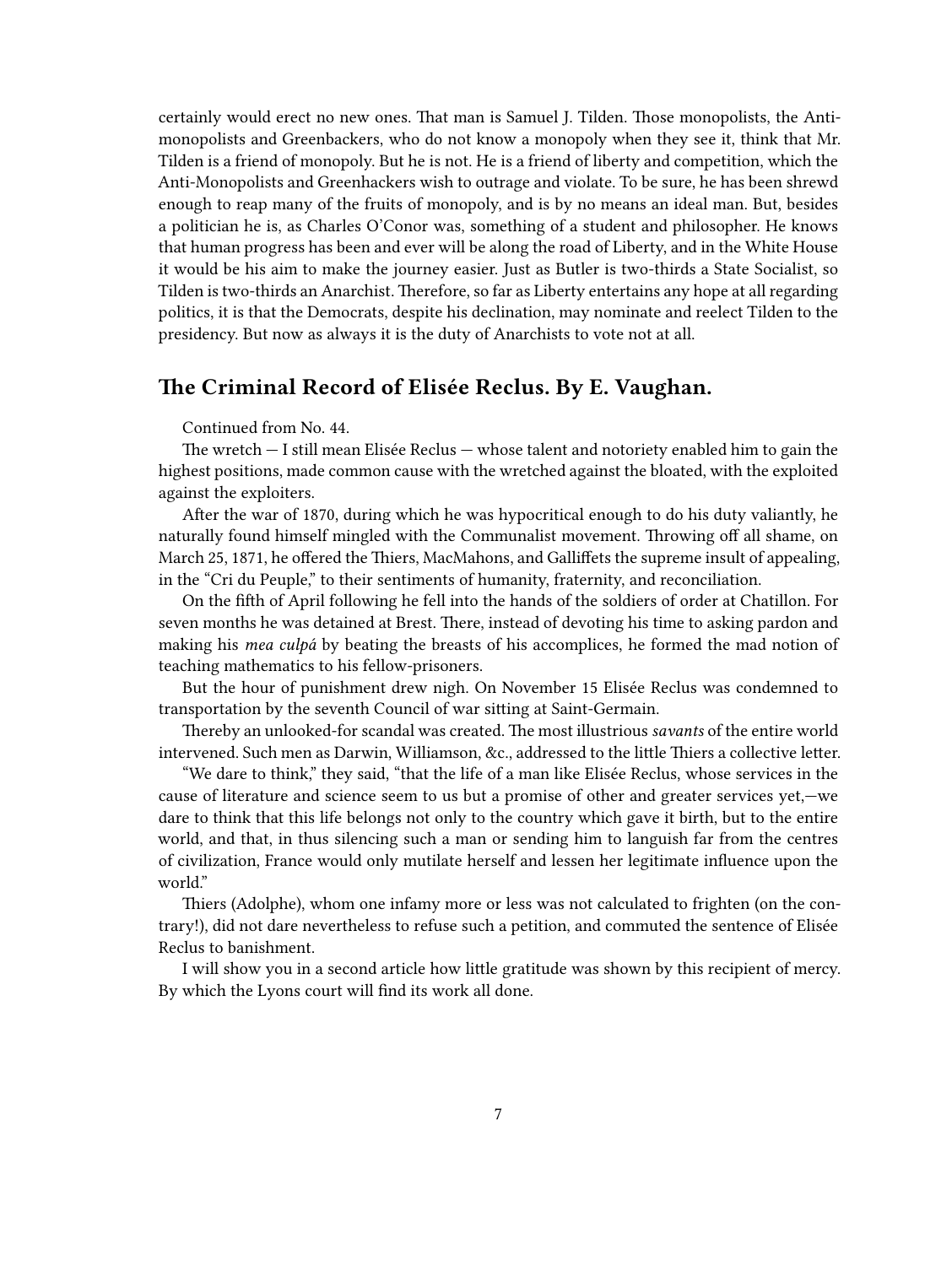I thought I had said enough in my first article to call the attention of the magistracy to the crimes of Kropotkine's accomplice, and I expected to see him condemned, were it only in default, to imprisonment or hard labor for a respectable number of years.

This satisfaction has been refused me. That is ho reason why I should lose courage. In pointing out, without insisting too strongly, the peril in which so hardened a disturber as Elisée Reclus places society, I fulfilled an imperative but painful duty. Though one were actuated by the best intentions in the world, the profession of informer, is not exactly the most enviable of professions. Nevertheless, I am going to resume my thankless task, even though, a new Cassandra, I see my warnings perpetually ignored.

They have condemned the accomplices of Elisée Reclus for connection with an International Association, with the demonstration of whose existence they have supposed that they could dispense. It exists, no doubt, since the irremovable magistrates say so; nevertheless, to us profane beings, to whom the Holy Ghost refuses its light, a slight material proof would have been preferable to this affirmation.

But, once more, why not have included Elisée Reclus in the prosecutions? The evidence would have been overwhelming against him, for Elisée Reclus is internationalism incarnate in a great man.

As early as 1868 he published, thanks to the complicity of the firm of Hachette & Co., a superb work entitled "The Earth."

It was and is yet the most beautiful picture ever drawn of the phenomena of the globe's life. A critic who is an authority has given his appreciation of it in these words: "This work puts a mine of interesting information within the reach of all. It awakens our curiosity, kindles within us the desire of personal investigation. In calling our attention to the phenomena and changes which one may follow and observe without difficulty, at least in part, he invites us to undertake for ourselves the direct study of nature, to penetrate further into the sanctuary of this science whose revelations are an invigorating light."

All this is very true; but that which is no less so is that already there appears, in the author of these two fine and valuable volumes, the determination to consider at once all points of the globe instead of confining himself, wisely and particularly, to the study, for instance, of that portion of it which gave him birth.

Elisée Reclus, aggravating his offenses, wrote at the beginning of his work: "I can say it with the feeling of duty done; to preserve my clearness of vision and honesty of thought I have traversed the world as a free man, I have contemplated nature with a look at once candid and proud, remembering that the ancient Freya was at the same time the goddess of the earth and of liberty."

"The Earth," magnificently published and illustrated, was, it must be confessed, immediately translated into several languages, and established the reputation of its author. This success, the more dangerous because deserved, resulted in carrying to its paroxysm the international monomania of Elisée Reclus.

Scarcely restored, by the kindness of the little Thiers, to the comforts of an exile's life, he undertook a work before which any other man would have recoiled . I mean that "Universal Geography: A History of the Earth and its Inhabitants," the eighth volume of which has just appeared, and which will remain one of the most important books of our century.

#### <span id="page-7-0"></span>**II.**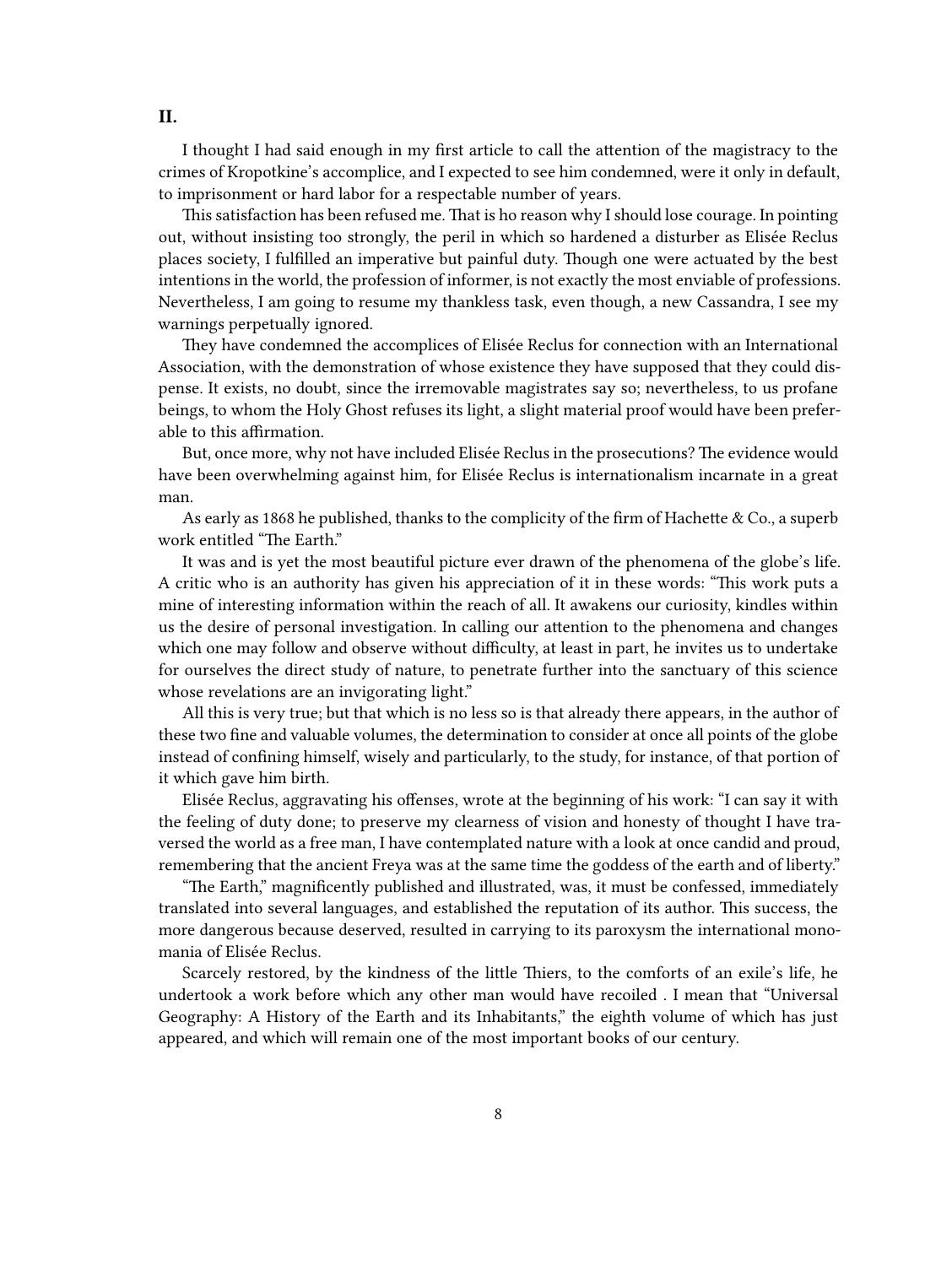Here again the complicity of Messrs. Hachette & Co. is flagrant; they neglect nothing to propagate the substance of the offense. Looked at in the right light, are they not, after all, the guilty principals? For, indeed, if they had not taken it upon themselves . . . . . . . but let that pass.

It would be impossible for me, be it understood, to devote to the "Universal Geography" of Reclus the profound study of which it is worthy. Ten articles like this would not be enough. I will confine myself, then, to a summary indication of its principal features.

Elisée Reclus, who, as an Anarchist, does nothing as other people do, not even in geography, does not confine himself, like his predecessors, to describing the physical aspect of the various portions of the globe: from a historical, biological, and, above all, sociological standpoint, he describes the men who inhabit it and the institutions which they have created. He makes us witnesses of the formation of societies whose political transformations he explains to us. He makes us trace out race-relationsbips, initiates us into the origin and growth of language, and all in a marvellous and entrancing style, at once colored and sobor, showing that Elisée Reclus is no less a *littérateur* than a scientist.

Here is the language of the author in the introduction to his first volume: "The publication of a universal geography may seem a bold enterprise, but it is justified by the great progress recently made and still going on in the scientific conquest of the planet.

"The countries which have long been the domain of civilized man have allowed the penetration of a great portion of their mysteries; vast regions, which the European had never visited before, have been added to the known world and the very laws which all terrestrial phenomena obey have been scrutinized with more rigorous precision. The acquisitions of science are too great and numerous to allow the introduction of a summary themself into any old work, even one of the highest value, such as that of the illustrious Malte-Brun.

"A new period must have new books."

And farther on, giving an idea of what he intends to do, Elisée Reclus adds: "Conventional geography, which consists in giving longitudes and latitudes, in enumerating cities, villages, political and administrative divisions, will have but a secondary place in work; the atlases, dictionaries, and official documents furnish all desirable information in this branch of geographical science."

Finally he ends with these eloquent and generous words:

"At least I can promise my readers careful work, honest judgments, and respect for the truth. That it is which permits me to confidently invite them to study with me this *beneficent earth* which bears us all and upon which it would be so pleasant to live as brothers."

An abominable programme, is it not? And I will show you that it was only too rigorously followed.

#### <span id="page-8-0"></span>**III.**

It was not arbitrarily that Elisée Reclus chose Southern Europe as the starting-point of his patient and profound studies. It is in the countries bordering on the Mediterranean that he places, and rightly, the cradle of European civilization. Concerning that part of the globe we have twenty centuries of uninterrupted history aud documents. No other offers with equal certainty, for so long a series of years, a view of the relation between the earth and its inhabitants.

Searching for the origins of European peoples, Elisée Reclus remarks that very few political frontiers are at the same time lines of separation between races and tongues. "Founded as it is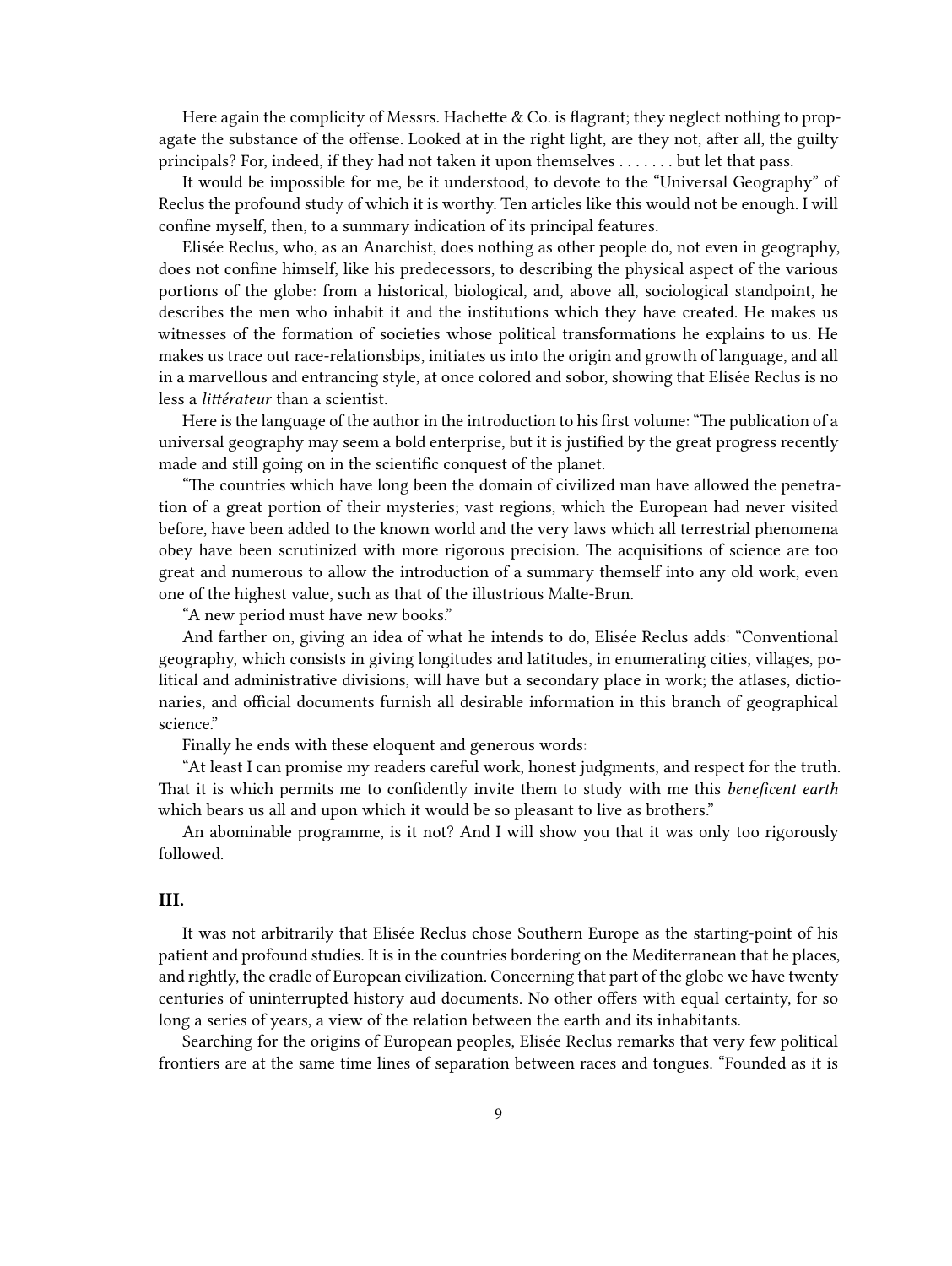upon the right of war and the rivalry of ambitions," he writes, "European equilibrium is necessarily unstable. While on the one hand it separates by violence peoples made to live the same political life, elsewhere it associates by force those who feel no ties of natural affinity; it tries to blend in one nation oppressors and oppressed, whom the memories of bloody struggles and massacres separate."

Farther on he adds: "True equilibrium will not be established until all the peoples of the continent shall be able to decide their own destinies for themselves, disengage themselves from every pretended right of conquest, and freely associate themselves with their neighbors for the management of common interests."

Given these premises and the vast plan which he had mapped out, could Elisée Reclus avoid establishing the existence of the human afflictions to which, with more or less equity and good will, it would be so easy to put an end?

Studying Turkey, for instance, could he help getting indignant in describing the way in which taxes are collected there? In that country certain collectors of tithes oblige the cultivators to heap up along their fields the whole products of their harvest until the agents of the Treasury have abstracted every tenth sheaf. Often half the crop is lost without profit to any one, before the government collects its tithe.

The Slavonic, Albanian, or Bulgarian peasant keeps the soil in a good productive state only in spite of his masters, who seem to take pains to disgust him with all effort and all labor.

In Italy Elisée Reclus saw that the scourge by which millions of cultivators are crushed is poverty.

"Deprived of the lands which belong to them, uncertain of the wages to come to them, the peasants of the Abruzzi and of Molise have remained serfs, although legally free. They belong to the master just as in the good old times…..The peasants live in frightful dens, which the air reaches only in a polluted state. All the diseases caused by lack of food are common, and the mortality of children is large . . . . . . Ignorance, the usual companion of poverty, is still very dense in all the provinces of the Peninsula."

Do you wonder, then, O innocent *bourgeois!* that there are Socialists, Anarchists, rebels in short, in Italy?

In Spain, although progress is beginning to make itself felt there and labor is more respected than formerly, the Treasury, in spite of financial fictions, is in a state of permanent bankruptcy. In the country of the Cid public instruction is very much behindhand, while, on the other hand, the art of bull-fighting is still held in high honor.

The second volume is entirely devoted to France. The author shows that, although the nation since February 21, 1875, has been a regularly constituted republic, the institutions of the country are largely monarchical in origin and spirit.

Next taking up Switzerland (Central Europe, third volume), which has become, in proportion to its size, one of the most flourishing countries in Europe, he finds in the mountain pasture-lands either *almenden* — that is, common lands held by a town or village — or domains belonging to associations.

Material proofs that this individual property upon which we have based our institutions is not one of those holy principles without which a people cannot live.

In his fourth volume Elisée Reclus deals with Northwestern Europe, notably with England, which in many respects is still a feudal country.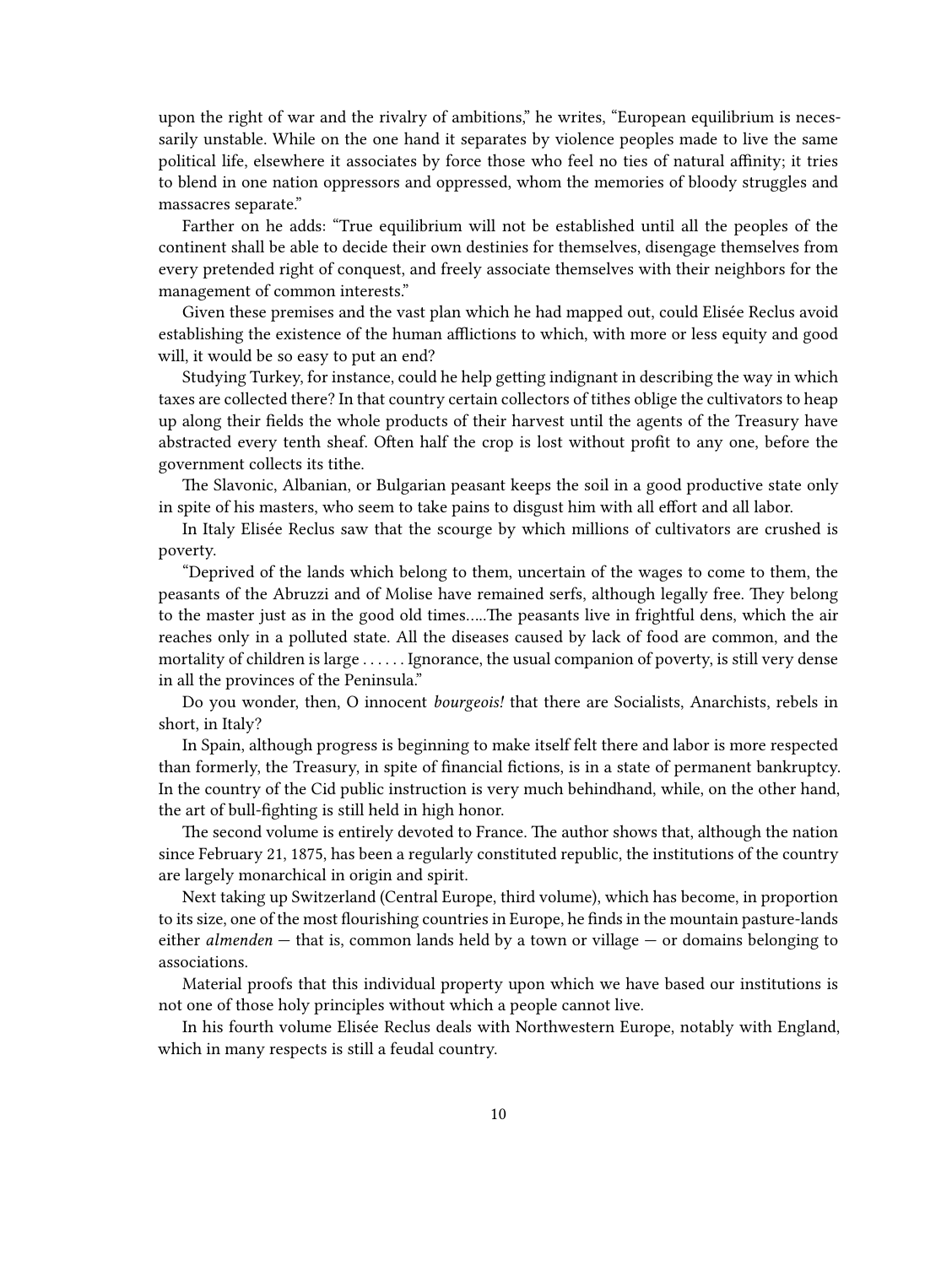He shows us in Ireland entire populations killed before their time by insufficiency of food and the impossibility of good hygiene.

The fifth volume is devoted to Scandinavian and Russian Europe. It is by no means the least saddening. We see there peasants, those of Saratow in 1873 for instance, obliged even in periods of famine to sell their wheat in order to pay their taxes. In the spring they are too poor to repurchase of others, and then they literally die of hunger.

The sixth volume gives us a masterly description of Russian Asia. It is at the end of this volume that complicity with Kropotkine is declared with extraordinary impudence.

Elisée Reclus, in fact, confesses that our friend has revived in his behalf the memories of his geological explorations in Oriental Siberia and Manchuria; he has given him his notes, and indicated the relative value of the articles printed in the Russian scientific journals.

Yet Kropotkine has been sentenced only to five years' imprisonment and ten years' police supervision! Truly, M. Devés's judges show an indulgence which borders on weakness.

The seventh volume is devoted to Oriental Asia; the eighth, and so far the last, deals with India and Indo-China. I have reviewed it elsewhere.

I shall have said all when I add that each of the volumes of the "Universal Geography" contains no less than a thousand quarto pages, and is illustrated with hundreds of maps in black and colors and with a large number of views and plans designed by our beet and most conscientious artists.

Can the man of science and heart who shows that in all the countries of the world the situation of the most numerous classes of society is so intolerable counsel those who suffer thereby to tolerate it? Can he help wishing with all his heart and hastening with all his strength the advent of a better social organisation?

Condemn, then, Elisée Reclus and his accomplices, myself included, Messrs. judges. Without suspecting it, you are aiding in the overthrow of the odious institutions which you pretend to sustain, and the revolutionary socialists have no more powerful auxiliaries than yourselves!

The End.

# <span id="page-10-0"></span>**What's To Be Done? A Romance. By N. G. Tchernychewsky.**

Translated by Benj. R. Tucker. Continued from No. 44.

His ambition was aroused as well as his desires. Julie's phrase, "I doubt very much whether she accepts you," excited him still more. "What! she will not accept me, with such a uniform and such a house! I will prove to you, Frenchwoman, that she will accept me; yes, she shall accept me!"

There was still another influence that tended to inflame Storechnikof's passion: his mother would certainly oppose the marriage, and in this she represented the opinion of society. Now, heretofore Storechnikoff had feared his mother; but evidently this dependence was a burden to him. And the thought, "I do not fear her, I have a character of my own," was very well calculated to flatter the ambition of a man as devoid of character as he.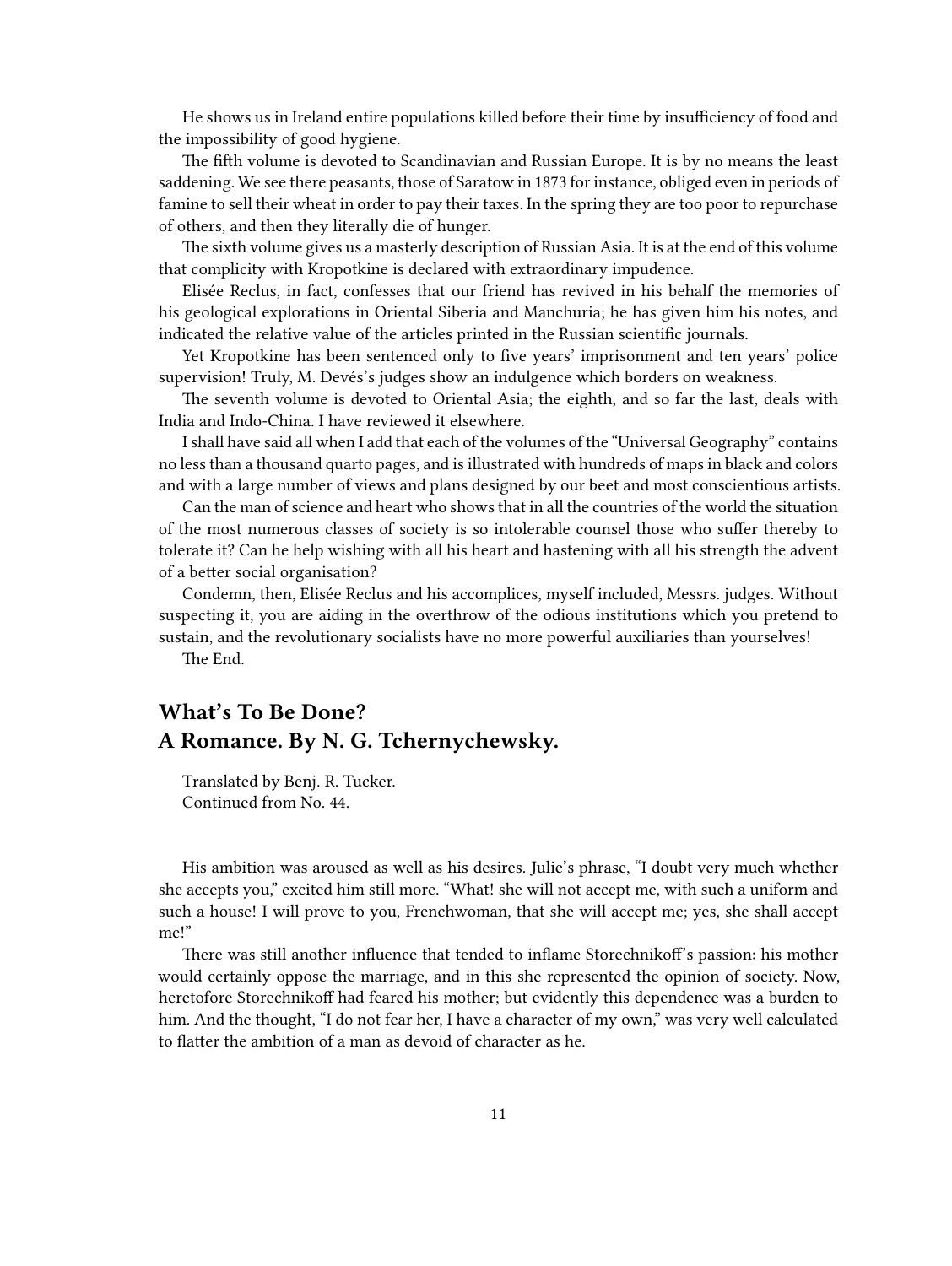He was also urged on by the desire to advance a little in his career through the influence of his wife.

And to all this it must be added that Storechnikoff could not present himself before Vérotchka in his former *role*, and he desired so much to see her!

In short, he dreamed of the marriage more and more every day, and a week afterwards, on Sunday, while Maria Alexevna, after attending mass, was considering how she could best coax him back, he presented himself and formulated his request. Vérotchka remaining in her room, he had to address himself to Maria Alexevna, who answered that for her part the marriage would be a great honor, but that as an affectionate mother she wished to consult her daughter, and that he might return the next morning to get his answer.

"What an excellent daughter we have!" said Maria Alexevna to her husband a moment later. "How well she knew how to take him! And I who, not knowing how to reëntice him, thought that all was to begin over again! I even thought it a hopeless affair. But she, my Verka, did not spoil matters; she conducted them with perfect strategy. Good girl!"

"It is thus that the Lord inspires children," said Pavel Konstantinytch.

He rarely played a part in the family life. But Maria Alexevna was a strict observer of traditions, and in a case like this, of conveying to her daughter the proposition that had been made, she hastened to give her husband the *role* of honor which by right belongs to the head of the family and the master.

Pavel Konstantinytch and Maria Alexevna installed themselves upon the divan, the only place solemn enough for such a purpose, and sent Matroena to ask Mademoiselle to be good enough to come to them.

"Véra," began Pavel Konstantinytch, "Mikhail Ivanytch does us a great honor: he asks your hand. We have answered him that, as affectionate parents, we did not wish to coerce you, but that for our part we were pleased with his suit. Like the obedient and wise daughter that we have always found you to be, trust to our experience: we have never dared to ask of God such a suitor. Do you accept him, Véra?"

"No," said Vérotchka.

"What do I hear, Véra?" cried Pavel Konstantinytch (the thing was so clear that he could fall into a rage without asking his wife's advice).

"Are you mad or an idiot? Just dare to repeat what you said, detestable rag that you are!" cried Maria Alexevna, beside herself and her fists raised over her daughter.

"Calm yourself, Mamma," said Vérotchka, rising also. "If you touch me, I will leave the house; if you shut me up, I will throw myself out of the window. I knew how you would receive my refusal, and I have considered well all that I have to do. Seat yourself, and be tranquil, or I go.

Maria Alexevna sat down again. "What stupidity!" she thought; "we did not lock the outer door. It takes but a second to push the bolt back. This mad creature will go, as she says, and no one will stop her."

"I will not be his wife," repeated the young girl, and without my consent the marriage cannot take place."

"Véra, you are mad," insisted the mother with a stifled voice.

"Is it possible? What shall we say to him tomorrow?" added the father.

"It is not your fault; it is I who refuse."

The scene lasted nearly two hours. Maria Alexevna, furious, cried, and twenty times raised her tightly clenched fists: but at each outbreak Vérotchka said: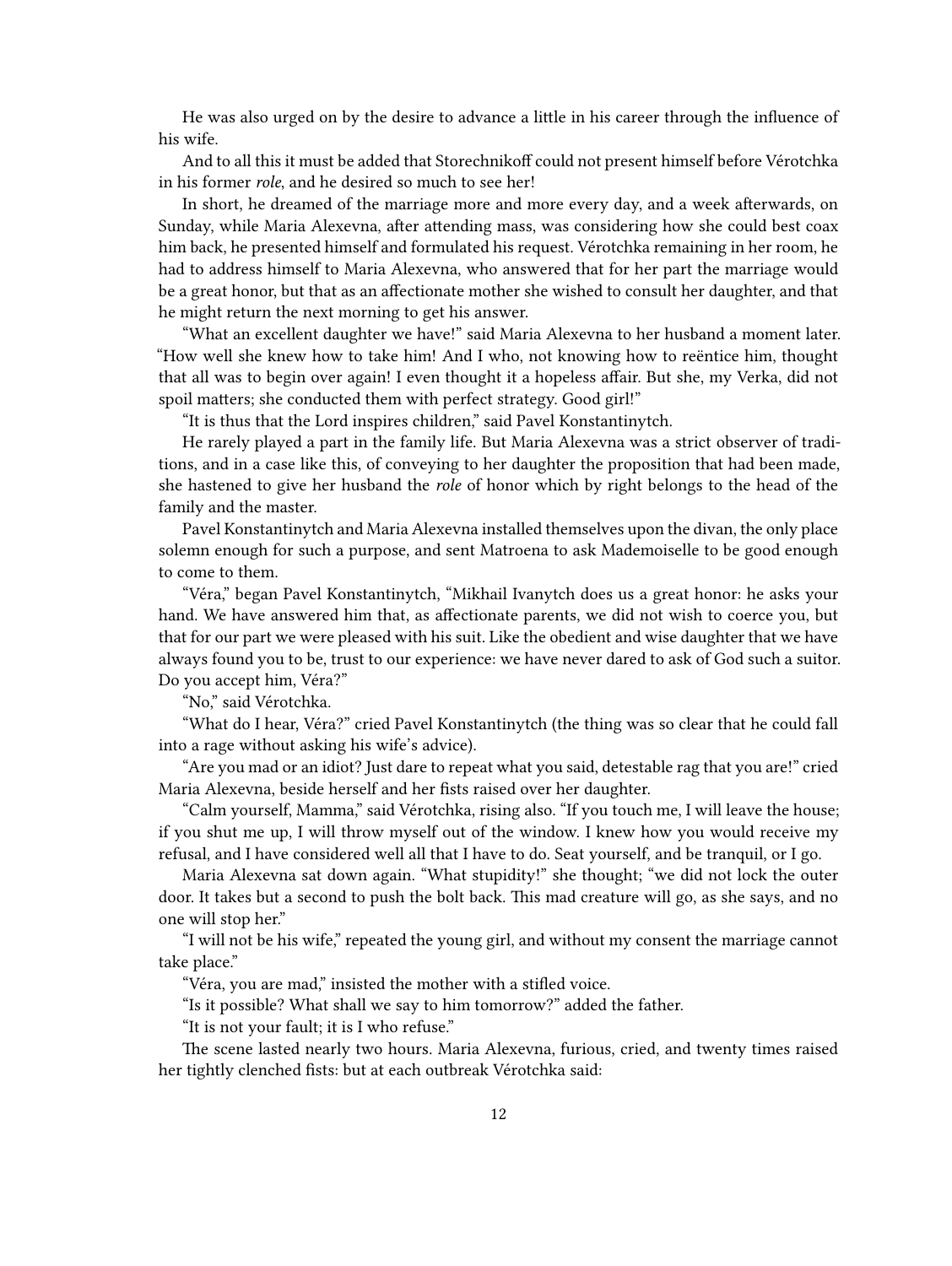"Do not rise, or I go."

Thus they disputed without coming to any conclusion, when the entrance of Matroena to ask if it was time to serve dinner  $-$  the cake having been in the oven too long already  $-$  put an end to it all.

"Reflect until evening, Véra, there is yet time; reconsider your determination; it, would be unspeakable foolishness."

Then Maria Alexevna said something in Matroena's ear.

"Mamma, you are trying to set some trap for me, to take the key from my chamber door, or something of that sort. Do nothing of the kind: it would be worse."

Again Maria Alexevna yielded.

"Do not do it," she said, addressing the cook. "This jade is a wild beast. Oh! if it were not that he wants her for her face, I would tear it to pieces. But if I touch her, she is capable of self-mutilation. Oh, wretch! Oh, serpent! If I could!"

They dined without saying a word, After dinner Vérotehka went back to her room. Pavel Konstantinytch lay down, according to his habit, to sleep a little; but he did not succeed, for hardly had he begun to doze when Matroena informed him that the servant of the mistress of the house had come to ask him to call upon her instantly.

Matroena trembled like a leaf.

Why?

#### <span id="page-12-0"></span>**VIII.**

And why should she not tremble? Had she not, without loss of time, told the wife of the mistress's cook of the suit of Mikhail Ivanytch? The latter had complained to the second waitingmaid of the secrets that were kept from her. The second servant had protested her innocence: if she had known anything, she would have said so; she had no secrets, she told everything. The cook's wife then made apologies; but the second servant ran straight to the first servant and told her the great news.

"Is it possible?" cried the latter. "As I did not know it, then Madame does not; he has concealed his course from his mother." And she ran to warn Anna Petrovna.

See what a fuss Matroena had caused.

"O my wicked tongue!" said she, angrily. "Fine things are going to happen to me now! Maria Alexevna will make inquiries."

But the affair took such a turn that Maria Alexevna forgot to look for the origin of the indiscretion.

Anna Petrovna sighed and groaned; twice she fainted before her first waiting-maid. That showed that she was deeply afflicted. She sent in search of her son.

He came.

"Can what I have heard, Michel, be true?" she said to him in French in a voice at once broken and furious.

"What have you heard, Mamma?"

"That you have made a proposition of marriage to that . . . . . to that . . . to that . . . . . to the daughter of our steward."

"It is true, Mamma."

"Without asking your mother's advice?"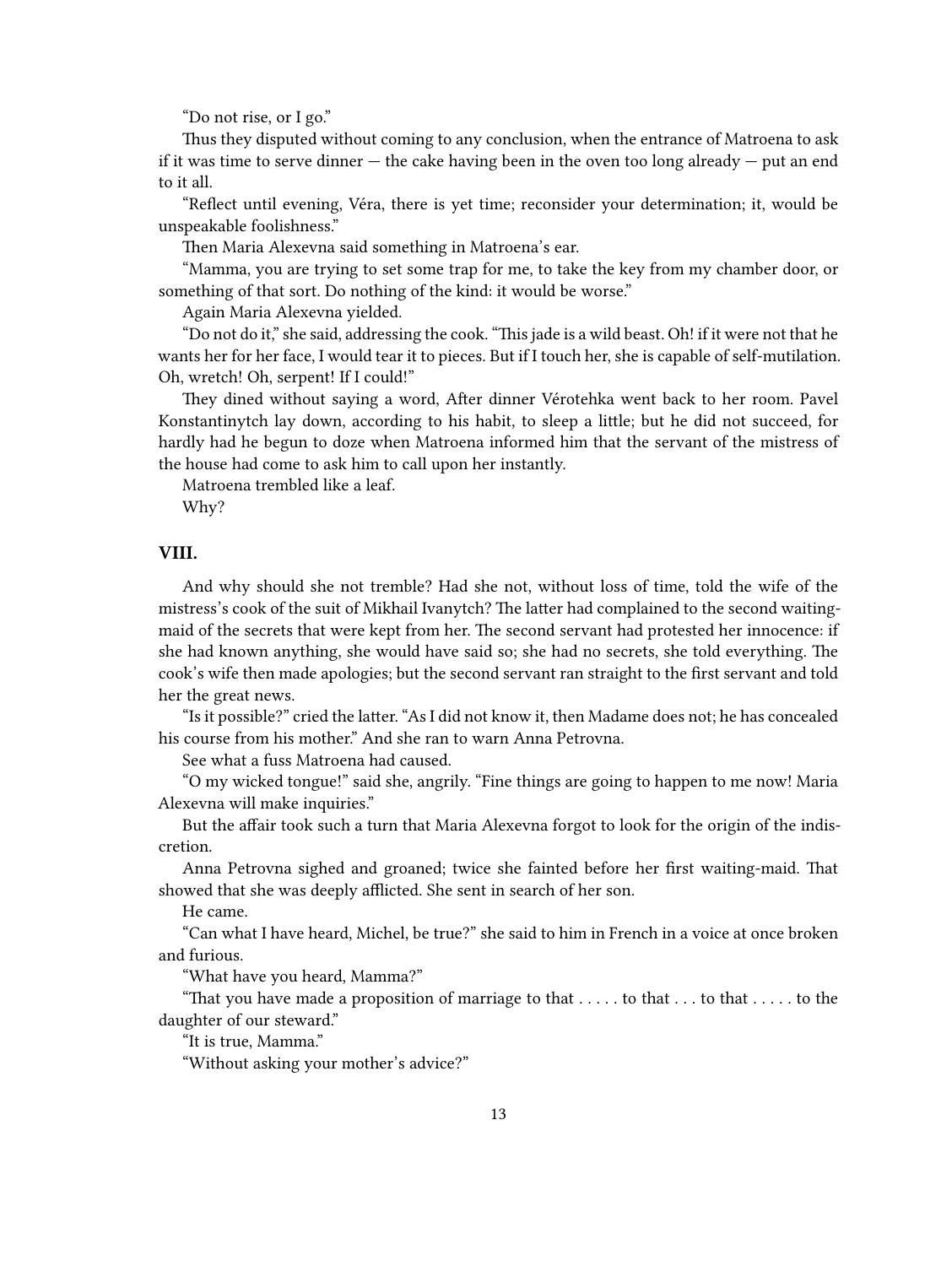"I intended to wait, before asking your consent, until I had received hers."

"You ought to know, it seems to me. that it is easie to obtain her consent than mine."

"Mamma, it is now allowable to first ask the consent of the young girl and then speak to the parents."

"That is allowable, for you? Perhaps for you it is also allowable that sons of good family should marry a . . . . . one knows not what, and that mothers should give their consent!"

"Mamma, she is not a *one knows not what*; when you know her, you will approve my choice."

"When I know her! I shall never know her! Approve your choice! I forbid you to think of it any longer! I forbid you, do you understand?"

"Mamma, this parental absolutism is now somewhat out of date; I am not a little boy, to be led by the end of the nose. I know what I am about."

"Ah!" cried Anna Petrovna, closing her eyes.

Though to Maria Alexevna, Julie, and Vérotchka, Mikhail Ivanytch seemed stupid and irresolute, it was because they were women of mind and character: but here, so far as mind was concerned, the weapons were equal, and if, in point of character, the balance was in favor of the mother, the son had quite another advantage. Hitherto he had feared his mother from habit; but he had as good a memory as hers. They both knew that he, Mikhail Ivanytch, was the real proprietor of the establishment. This explains why Anna Petrovna, instead of coming straight to the decisive words, *Iforbid you*, availed herself of expedients and prolonged the conversation. But Mikhail Ivanytch had already gone so far that he could not recall.

"I assure you, Mamma, that you could not have a better daughter."

"Monster! Assassin of your mother!"

"Mamma, let us talk in cold blood. Sooner or later I must marry; now, a married man has more expenses than a bachelor. I could, if I chose, marry such a woman that all the revenues of the house would hardly be enough for us. If, on the contrary, I marry this girl, you will have a dutiful daughter, and you can live with us as in the past."

"Be silent, monster! Leave me!"

"Mamma, do not get angry, I beg of you; it is not my fault."

"You marry a plebeian, a servant, and it is not your fault!"

"Now, Mamma, I leave you without further solicitation, for I cannot suffer her to be thus characterized in my presence."

"Go, assassin!"

Anna Petrovna fainted, and Michel went away, quite content at having come off so well in this first skirmish, which in affairs of this sort is the most important.

When her son had gone, Anna Petrovna hastened to come out of her fainting fit. The situation was serious; her son was escaping her. In reply to "I forbid you," he had explained that the house belonged to him. After calming herself a little, she called her servant and confided her sorrow to her; the latter, who shared the contempt of her mistress for the steward's daughter, advised her to bring her influence to bear upon the parents. And that is why Anna Petrovna had just sent for her steward.

"Hitherto I have been very well satisfied with you, Pavel Konstantinytch, but intrigues, in which, I hope, you have no part, may set us seriously at variance."

"Your excellency, it is none of my doing, God is my witness."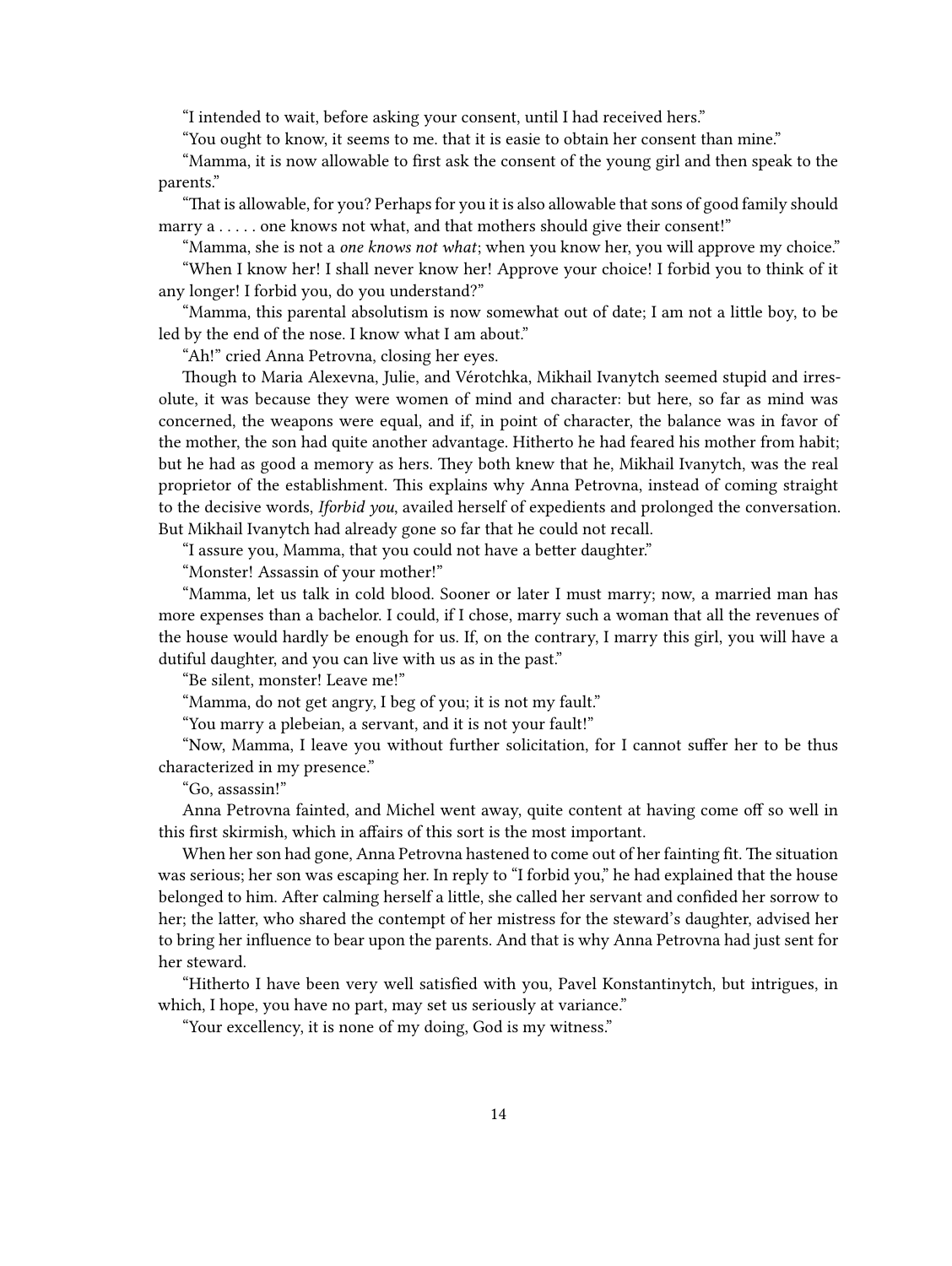"I already knew that Michel was paying court to your daughter. I did not prevent it, for a young man needs distraction. I am indulgent toward the follies of youth. But I will not allow the degradation of my family. How did your daughter come to entertain such hopes?"

"Your excellency, she has never entertained them. She is a respectful girl; we have brought her up in obedience."

"What do you mean by that?"

"She will never dare to thwart your will."

Anna Petrovna could not believe her ears. Was it possible? She could, then, relieve herself so easily!

"Listen to my will. I cannot consent to so strange, I should say so unfitting, a marriage."

"We feel that, your excellency, and Vérotchka feels it too. These are her own words: 'I dare not, for fear of offending her excellency.'"

"How did all this happen?"

"It happened in this wise, your excellency: Mikhail Ivanytch condescended to express his intentions to my wife, and my wife told him that she could not give him a reply before tomorrow morning. Now, my wife and I intended to speak to you first. But we did not dare to dirturb your excellency at so late an hour. After the departure of Mikhail Ivanytch, we said as much to Vérotchka, who answered that she was of our opinion and that the thing was not to be thought of."

"Your daughter is, then, a prudent and honest girl?"

"Why, certainly, your excellency, she is a dutiful daughter!"

"I am very glad that we can remain friends. I wish to reward you instantly. The large room on the second floor, facing on the street and now occupied by the tailor, will soon be vacant?"

"In three days, your excellency."

"Take it yourself, and you may spend up to a hundred roubles to put it in good order. Further, I add two hundred and forty roubles a year to your salary."

"Deign to let me kiss your hand, your excellency."

"Pshaw, pshaw! Tatiana!" The servant came running in.

"Bring me my blue velvet cloak. I make your wife a present of it. It cost one hundred and fifty roubles [it really cost only seventy-five], and I have worn it only twice [she had worn it more than twenty times]. This is for your daughter [Anna Petrovna handed the steward a small watch such as ladies carry]; I paid three hundred roubles for it [she paid one hundred and twenty]. You see, I know how to reward, and I shall always remember you, always! Do not forget that I am indulgent toward the foibles of the young."

When the steward had gone, Anna Petrovna again called Tatiana.

"Ask Mikhail Ivanytch to come and talk with me. . . . . But no, I will go myself instead." She feared that the ambassadress would tell her son's servant, and the servant her son, what had happened. She wished to have the pleasure of crushing her son's spirit with this unexpected nevrs. She found Mikhail Ivanytch lying down and twirling his moustache, not without some inward satisfaction.

"What brings her here? I have no preventive of fainting fits," thought he, en seeing his mother enter. But he saw in her countenance an expression of disdainful triumph.

She took a seat and said:

"Sit up, Mikhail Ivanytch, and we will talk."

She looked at him a long time, with a smile upon her lips. At last she said slowly: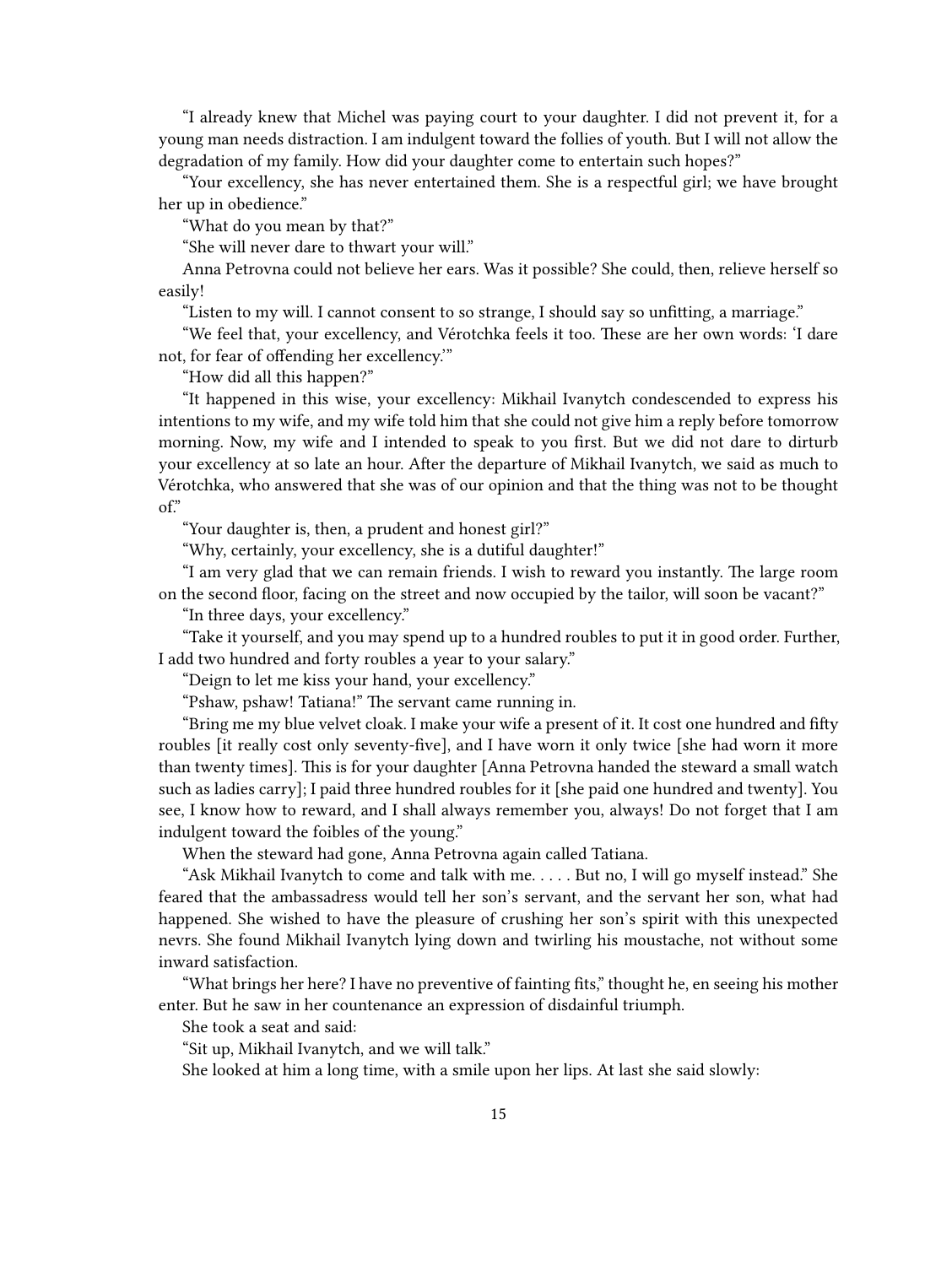"I am very happy, Mikhail Ivanytch: guess at what."

"I do not know what to think, Mamma; your look is so strange."

"You will see that it is not strange at all; look closely and you will divine, perhaps."

A prolonged silence followed this fresh thrust of sarcasm. The son lost himself in conjectures; the mother delighted in her triumph.

"You cannot guess; I will tell you. It is very simple and very natural; if you had had a particle of elevated feeling, you would have guessed. Your mistress," — in the previous conversation Anna Petrovna had maneuvred; now it was no longer necessary, the enemy being disarmed,— "your mistress,—do not reply, Mikhail Ivanytch, yon have loudly asserted on all sides yourself that she is your mistress,— your mistress, this creature of base extraction, base education, base conduct, this even contemptible creature" . . . .

"Mamma, my ear cannot tolerate such expressions applied to a young girl who is to be my wife"

"I would not have used them if I had had any idea that she could be your wife. I did so with the view of explaining to you that that will not occur and of telling you at the same time why it will not occur. Let me finish, then. Afterwards you can reproach me, if you like, for the expressions which I have used, supposing that you still believe them out of place. But meantime let me finish. I wish to say to you that your mistress, this creature without name or education, devoid of sentiment, has herself comprehended the utter impropriety of your designs. Is not that enough to cover you with shame?"

"What? What do you say? Finish!"

"You do not let me. I meant to say that even this creature  $-$  do you understand? even this creature! — comprehended and appreciated my feelings, and, after learning from her mother that you had made a proposition for her hand, she sent her father to tell me that she would never rise against my will and would not dishonor our family with her degraded name."

"Mamma, you deceive me."

"Fortunately for you and for me, I tell only the exact truth. She says that".....

But Mikhail Ivanytch was no longer in the room; he was putting on his cloak to go out.

"Hold him, Petre, hold him!" cried Anna Petrovna.

Petre opened his eyes wide at hearing so extraordinary an order. Meanwhile Mikhail Ivanytch rapidly descended the staircase.

#### <span id="page-15-0"></span>**IX.**

"Well?" said Maria Alexevna, when her husband reentered.

"All goes well, all goes well, little mother! She knew already, and said to me : 'How dare you?' and I told her; 'We do not dare, your excellency, and Vérotchka has already refused him."

"What? What? You were stupid enough to say that, are that you are?"

"Maria Alexevna" . . . .

"Ass! Rascal! You have killed me, murdered me, you old stupid! There's one for you! [the husband received a blow.] And there's another! [the husband received a blow on the other cheek]. Wait. I will teach you, you old imbecile!" And she seized him by the hair and polled him into the room. The lesson lasted sufficiently long, for Storechnikoff, reaching the room after the long pauses of his mother and the information which she gave him between them, found Maria Alexevna still actively engaged in her work of education.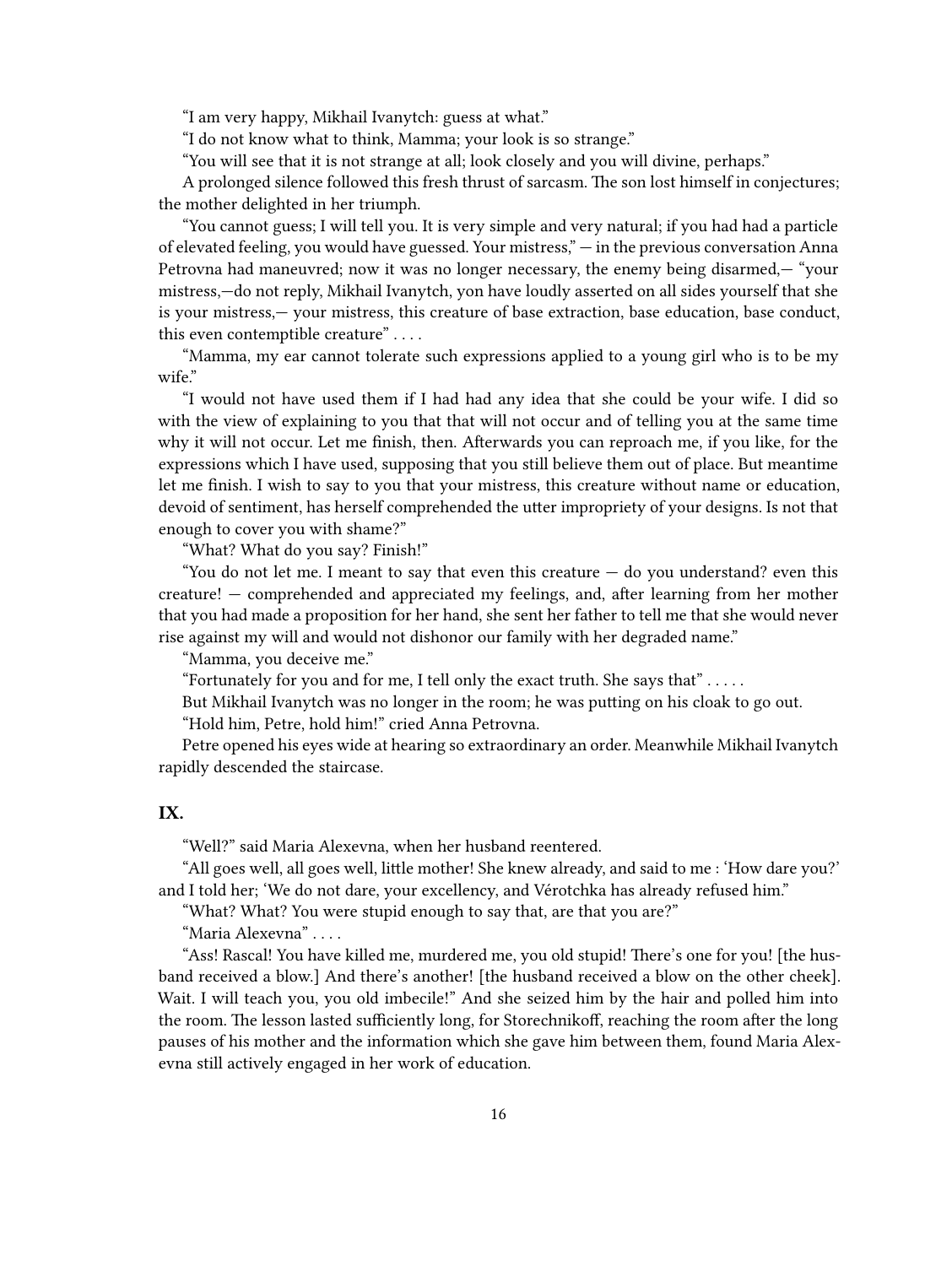"Why did you not close the door, you imbecile? A pretty state we are found in! Are you not ashamed, you old he-goat?" That was all that Maria Alexevna found to say.

"Where is Véra Pavlovna? I wish to see her directly. Is it true that she refuses me?" said Storechnikoff.

These circumstances were so embarrassing that Maria Alexevna could do nothing but desist. Precisely like Napoleon after the battle of Waterloo, when he perceived himself lost through the incapacity of Marshal Grouchy, though really the fault was his own, so Maria Alexevna believed her husband the author of the evil. Napoleon, too, struggled with tenacity, did marvels, and ended only with these words: "I abdicate; do what you will."

"It it true that you refuse me, Véra Pavlovna?"

"I leave it to you, could I do otherwise than refuse you?"

"Véra Pavlovna, I have outraged you in a cowardly manner; I am guilty; but your refusal kills me." And again he began his supplications.

Vérotchka listened for some minutes; then, to end the painful interview, she said:

"Mikhail Ivanytch, your entreaties are useless. You will never get my consent."

"At least grant me one favor. You still feel very keenly how deeply I outraged you. Do not give me a reply to-day; let me have time to become worthy of your pardon! I seem to you despicable, but wait a little: I wish to become better and more worthy; aid me, do not repel me, grant me time. I will obey you in all things! Perhaps at last you will find me worthy of pardon"

"I pity you; I see the sincerity of your love [it is not love, Vérotchka; it is a mixture of something low with something painful; one may be very unhappy and deeply mortified by a woman's refusal without really loving her; love is quite another thing, — but Vérotchka is still ignorant regarding these things, and she is moved],— you wish me to postpone my answer; so be it, then! But I warn you that the postponement will end in nothing; I shall never give you any other reply than that which I have given you to-day."

"I will become worthy of another answer; you save me!"

He seized her hand and kissed it rapturously.

Maria Alexevna entered the room, and in her enthusiasm blessed her dear children without the traditional formalities,— that is, without Pavel Konstantinytch; then she called her husband to bless them once more with proper solemnity. But Storechnikoff dampened her enthusiasm by explaining to her that Véra Pavlovna, though she had not consented, at least had not definitely refused, and that she had postponed her answer.

This was not altogether glorious, but after all, compared with the situation of a moment before, it was a step taken.

Consequently Storechnikoff: went back to his house with an air of triumph, and Anna Petrovna had no resource left but fainting.

Maria Alexevna did not know exactly what to think of Vérotchka, who talked and seemed to act exactly against her mother's intentions, and who, after all, surmounted difficulties before which Maria Alexevna hereelf was powerless. Judging from the progress of affairs, it was clear that Vérotchka's wishes were the same as her mother's; only her plan of action was better laid and, above all, more effective. Yet, if this were the case, why did she not say to her mother: "Mamma, we have the same end in view; be tranquil." Was she so out of sorts with her mother that she wished to have nothing to do with her? This postponement, it was clear to Maria Alexevna, simply signified that her daughter wished to excite Storechnikof's love and make it strong enough to break down the resistance of Anna Petrovna.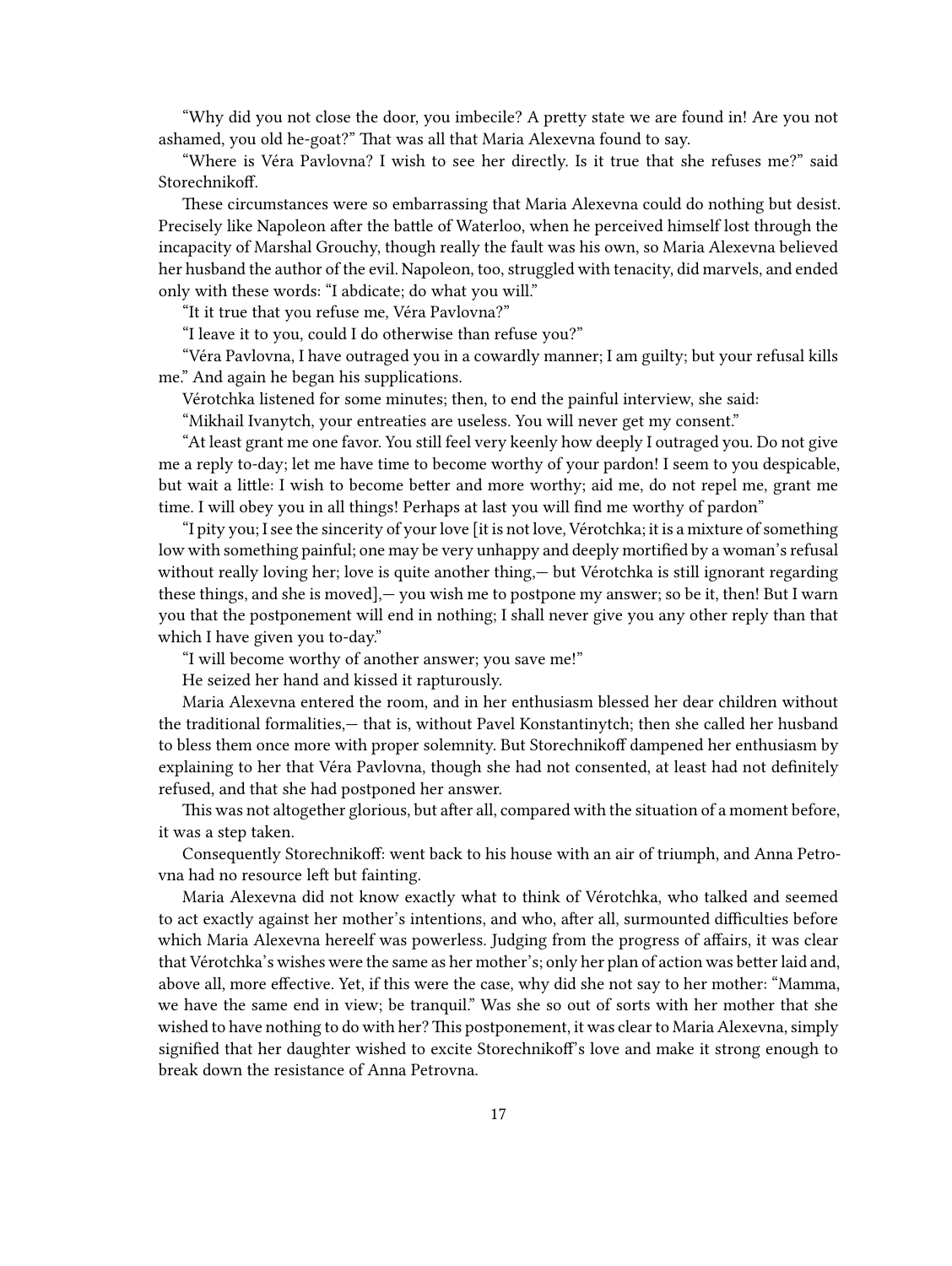"She is certainly even shrewder than I," concluded Maria Alexevna after much reflection. But all that she saw and heard tended to prove the contrary.

"What, then, would have to be done," said she to herself, "if Véra really should not wish to be Storechnikof's wife? She is so wild a beast that one does not know how to subdue her. Yes, it is altogether probable that this conceited creature does not wish Storechnikoff for a husband; in fact, it is indisputable."

For Maria Alexevna had too much common sense to be long deceived by artificial suppositions representing Vérotchka as an intriguer.

"All the same, one knows not what may happen, for the devil only knows what she has in her head; but, if she should marry Storechnikoff, she would control both son and mother. There is nothing to do, then, but wait. This spirited girl may come to a decision after a while, . . . . and we may aid her to it, but prudently, be it understood."

For the moment, at any rate, the only course was to wait, and so Maria Alexevna waited.

It was, moreover, very pleasant, this thought, which her common sense would not let her accept, that Vérotchka knew how to maneuvre in order to bring about her marriage; and everything except the young girl's words and actions supported this idea.

The suitor was as gentle as a lamb. His mother struggled for three weeks; then the son got the upper hand from the fact that he was the proprietor, and Anna Petrovna began to grow docile; she expressed a desire to make Vérotchka's acquaintance. The latter did not go to see her. Maria Alexevna thought at first that, in Vérotchka's place, she would have acted more wisely by going; but after a little reflection she saw that it was better not to go. "Oh! she is a shrewd rogue!"

A fortnight later Anna Petrovna came to the steward's herself, her pretext being to see if the new room was well arranged. Her manner was cold and her amiability biting; after enduring two or three of her caustic sentences, Vérotchka went to her room. While her daughter remained, Maria Alexevna did not think she was pursuing the best course; she thought that sarcasm should have been answered with sarcasm; but when Vérotchka withdrew, Maria Alexevna instantly concluded: "Yes, it was better to withdraw; leave her to her son, let him be the one to reprimand her; that is the best way."

Two weeks afterwards Anna Petrovna came again, this time without putting forward any pretext; she simply said that she had come to make a call; ana nothing sarcastic did she say in Vérotchka's presence,

Such was the situation. The suitor made presents to Vérotchka through Maria Alexevna, and these presents very certainly remained in the latter's hands, as did Anna Petrovna's watch; always excepting the gifts of little value, which Maria Alexevna faithfully delivered to her daughter as articles which had been deposited with her and not redeemed; for it was necessary that the suitor should see some of these articles on his sweetheart. And, indeed, he did see them, and was convinced that Vérotchka was disposed to consent; otherwise she would not have accepted his gifts; but why, then, was she so slow about it? Perhaps she was waiting until Anna Petrovna should be thoroughly softened; this thought was whispered in his ear by Maria Alexevna. And he continued to break in his mother, as he would a saddle-horse, an occupation which was not without charm for him. Thus Vérotchka was left at rest, and everything was done to please her. This watch-dog kindness was repugnant to her; she tried to be with her mother as little as possible. The mother, on the other hand, no longer dared to enter her daughter's room, and when Vérotchka stayed there a large portion of the day, she was entirely undisturbed. Sometimes she allowed Mikhail Ivanytch to come and talk with her.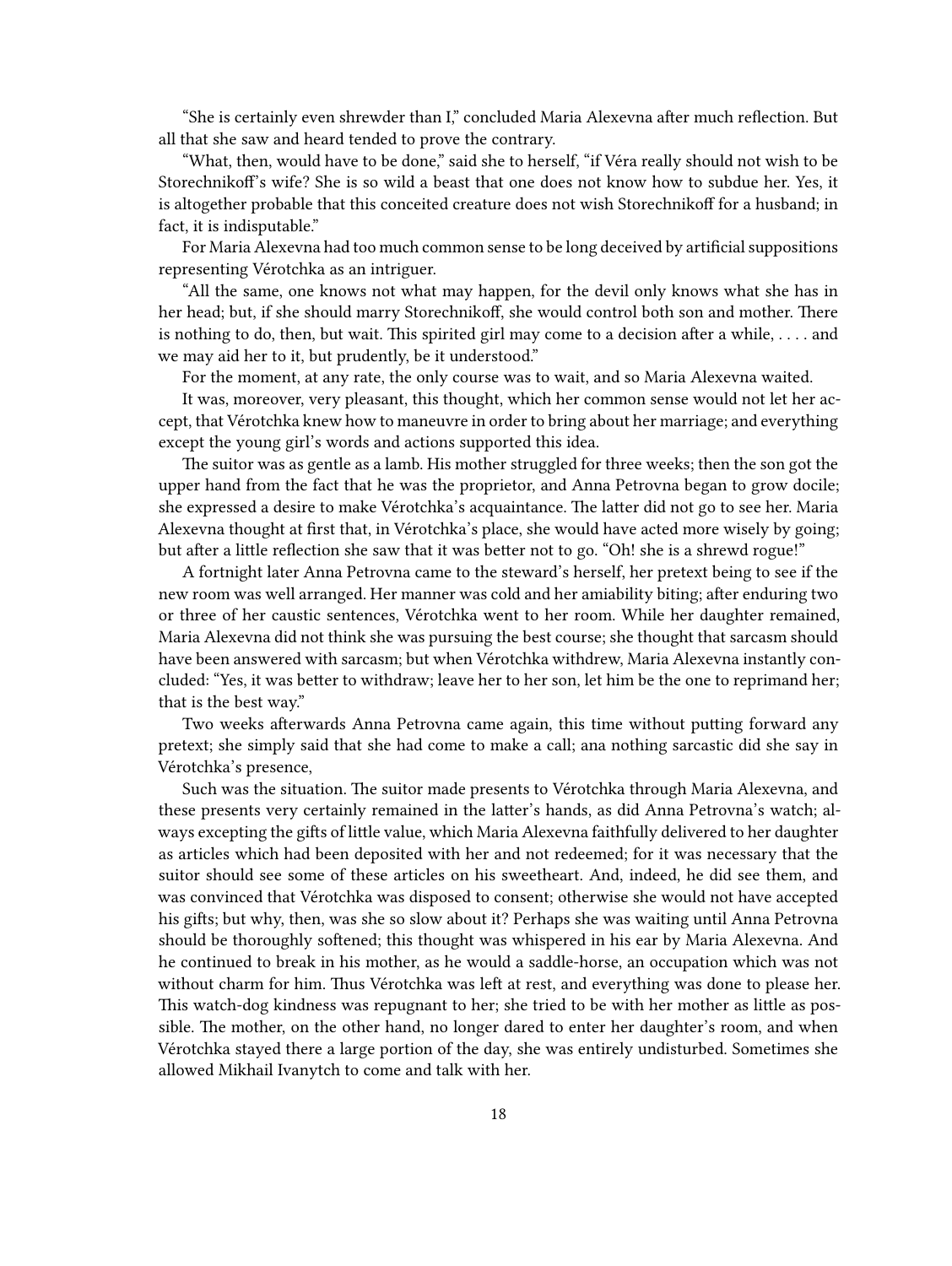Then he was as obedient as a grandchild. She commanded him to read and he read with much zeal, as if he was preparing for an examination; he did not reap much profit from his reading, but nevertheless he reaped a little; she tried to aid him by conversation; conversation was much more intelligible to him books, and thus he made some progress, slow, very slow, but real. He began by treating his mother a little better than before: instead of breaking her in like a saddle-horse, he preferred to hold her by the bridle.

Thus things went on for two or three months. All was quiet, but only because of a truce agreed upon with the tempest liable to break forth again any day, Vérotchka viewed the future with a shrinking heart: some day or other would not Mikhail Ivanytch or Maria Alexevna press her to a decision? For their impatience would not put up long with this state of things.

[To be continued.]

"A free man is one who enjoys the use of his reason and his faculties; who is neither blinded by passion, not hindered or driven by oppression, not deceived by erroneous opinions." — Proudhon.

# <span id="page-18-0"></span>**An Indispensable Accident.**

The persistent way in which Greenbaekers dodge argument on the money question is very tiresome to a reasoning mortal. Let an Anarchist give a Green-backer his idea of a good currency in the issue of which no government has any part, and it is ten to one that he will answer: "Oh, that's not money. It isn't legal tender. Money is that thing which the supreme law of the land declares to be legal tender for debts in the country where that law is supreme."

Brick Pomeroy made such an answer to Stephen Pearl Andrews recently, and appeared to think that he had said something final. Now, in the first place, this definition is not correct, for that is money which performs the functions of money, no matter who issues it. But oven if it were correct, of what earthly consequence could it be? Names are nothing. Who cares whether the Anarchistic currency be called money or something else? Would it make exchange easy? Would it make production active? Would it measure prices accurately? Would it distribute wealth honestly? Those are the questions to be asked concerning it; not whether it meets the arbitrary definition adopted by a given school. A system of finance capable of supplying a currency satisfying the above requirements is a solution of what is generally known as the money question, and Green-backers may as well quit now as later trying to blind people to this fact by paltry quibbling with words.

But after thus rebuking Brick Pomeroy's evasion of Mr. Andrews, something needs to be said in amendment of Mr. Andrews's position as stated by him in an admirable article on "The Nature of Money" published in the New York "Truth Seeker" of March 8, 1884. Mr. Andrews divides the properties of money into essentials, incidentals, and accidentals. The essential properties of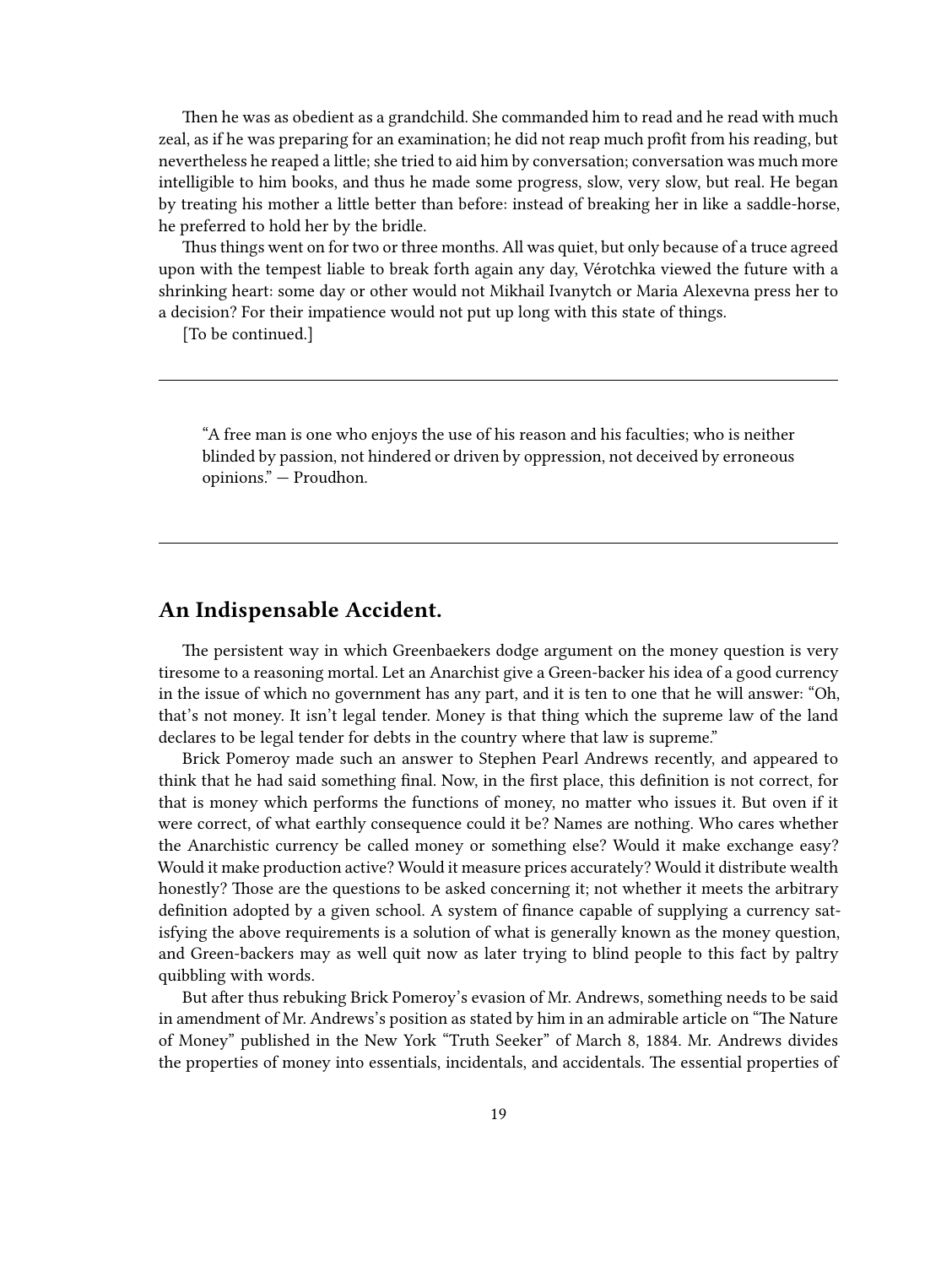money, he says,— those in the absence of which it is not money whatever else it may have, and in the possession of which it is money whatever else it may lack,— are those of measuring mutual estimates in an exchange, recording a commercial transaction, and inspiring confidence in a promise which it makes. All other properties of money Mr. Andrews considers either incidental or accidental, and among the accidental properties he mentions the security or "collateral" which may back up and guarantee money.

Now, as an analysis made for the purpose of arriving at a definition, this is entirely right. No exception can be taken to it. But it is seriously to be feared that nearly every person who reads it will infer that, because security or "collateral" is an accidental feature of money, it is an unimportant and wellnigh useless one. And that is where the reader will make a great mistake. It is true that money is money, with or without security, but it cannot be a perfect or reliable money in the absence of security; nay, it cannot be a money worth considering in this age. The advance from barter to unsecured money is a much shorter and less important step logically than that from unsecured money to secured money. The rude vessel in which primitive men first managed to float upon the water very likely had all the essentials of a boat, but it was much nearer to no boat at all than it was to the stanch, swift, and sumptuous Cunarder that now speeds its way across the Atlantio in a week, It was a boat, sure enough; but not a boat in which a very timid or even moderately cautious man would care to risk his life in more than five feet of water beyond swimming distance from the shore. It had all the essentials, but it lacked a great many accidentals. Among them, for instance, a compass. A compass is not an essential of a boat, but it is an essential of satisfactory navigation. So security is not an essential of money, but it is an essential of steady production and stable commerce. A boat without a compass is almost sure to strike upon the rocks. Likewise money without security is almost sure to precipitate the people using it into general bankruptcy. When products can be had for the writing of promises and the idea gets abroad that such promises are good money whether kept or not, the promisors are very likely to stop producing; and, if the process goes on long enough, it will be found at the end that there are plenty of promises with which to buy, but that there is nothing left to be bought, and that it will require an infinite number of promises to buy an infinitesimal amount of nothing. If, however, people find that their promises will not be accepted unless accompanied by evidence of an intention and ability to keep them, and if this evidence is kept definitely before all through some system of organized credit, the promisors will actively bestir themselves to create the meana of keeping their promises, and the free circulation of these promises, far from checking production, will vastly stimulate it, the result being, not bankruptcy, but universal wealth. A money thus secured is fit for civilized people. Any other money, though it have all the essentials, belongs to barbarians, and is hardly fit to buy the Indian's dug-out.

## <span id="page-19-0"></span>**A Shadow in the Path.**

#### *To the Editor of Liberty:*

In reading your article, "Anarchy in Alaska," I was in hopes I should learn how government could be abolished without being shortly reproduced. But I confess myself disappointed. Lieutenant Ray, whom you quote, was giving such a rose-colored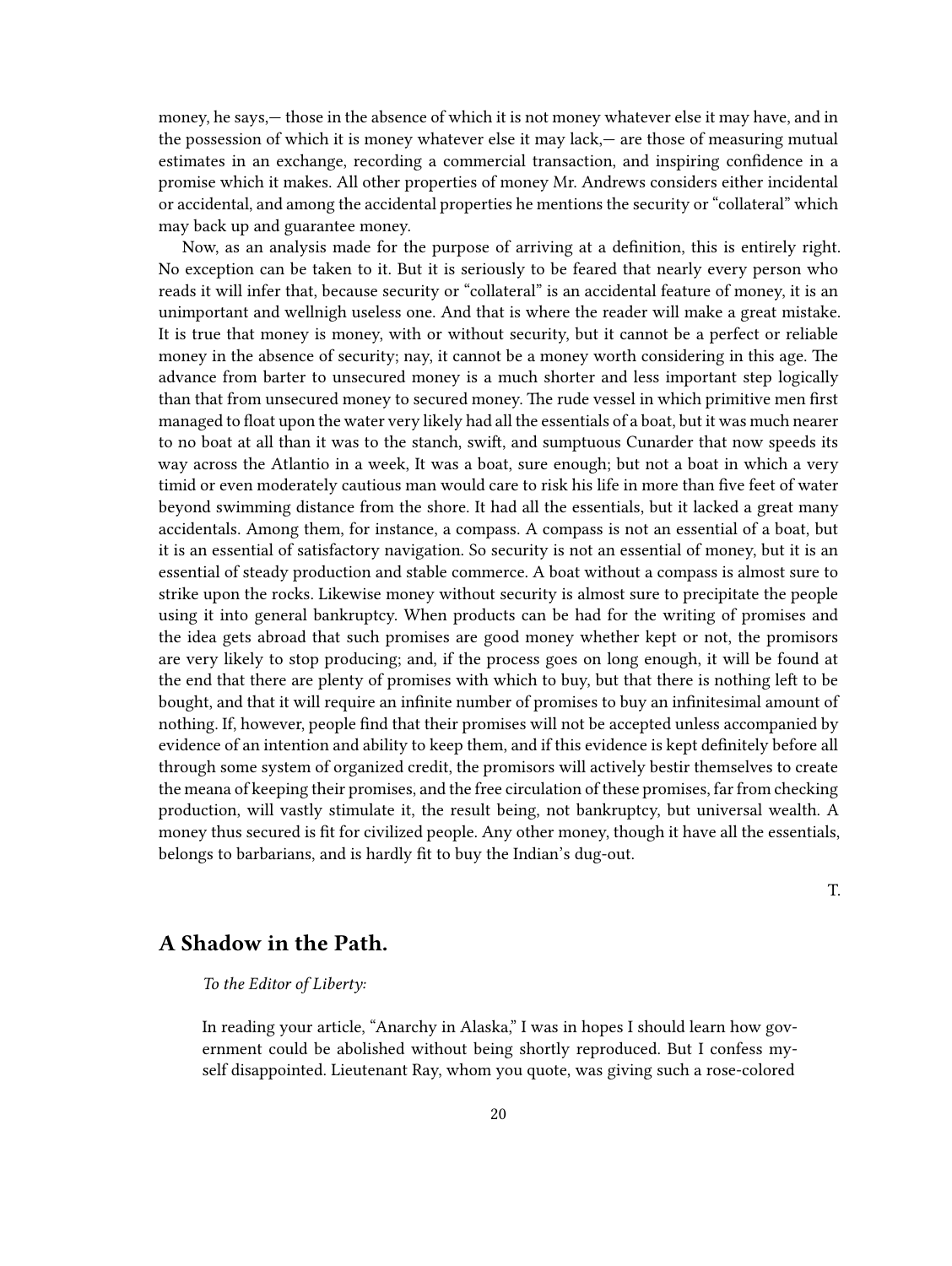account of the Alaskans that I thought nothing but its correctness remained to be settled; when, lo, I read that he saw "a husband box his wife's ears for supposed infidelity." I suppose that you will agree with me that the husband had no business to do that. But he did; though "neither tribe appears to have any marriage ceremony." Small as the incident is, it throws me back upon the old dilemma. It is not "the idea of authority," as you say, but unruly passion which is the cause of all injustice. Without law people can be jealous, and, being jealous, can box ears and break necks, even as under a system of law they can inflict other penalties for "supposed infidelity,"  $-$  nay, the system of law has the advantage in the comparison, for law requires the "offence" to be proved, which lawlessness does not. Men having these unruly passions cannot stay free, for they will fight till the strongest establishes "authority;" which is not the cause, but the result, as proved by your own example, of his own low passions and high abilities. How these evils are to be remedied, except by the "*bourgeois* Balm of Gilead, Education," or by the still slower process of breeding a better race, I know not. Can you tell?

C. L. James.

Eau Claire, Wisconsin, June 1, 1884.

It is strange that most men will stumble over shadows in the path, and declare that they have found insurmountable obstacles to progress and cannot possibly go on; but who has ever discussed socialistic questions without observing such phenomena? I gave Lieutenant Ray's description of an Anarchistic society, existing in Alaska among ignorant, untaught barbarians, simply to show that absence of authority does not mean social chaos and disorder; and because an Alaskan boxed his wife's ears for doing that which civilized, government-controlled white men frequently punish with murder, Mr. James despairs of ever achieving social order through Anarchy. The facts that these Alaskans do not rob each other, do not fight, live peaceably, and enjoy the fruits of their own labor seem to be of no importance to Mr. James. A man boxed his wife's ears, and therefore the law of authority is better than the natural laws of human relations, and it is useless to attempt to destroy respect for governments. In other words, Mr. James would maintain a system which enables the few to rob the many, involves wholesale murder and social cannibalism, causes poverty and wealth, breeds crime and builds prisons, for the sake of informing that Alaskan through legislative enactment that he must not box his wife's ears. We have a condition of society which is bad and altogether wrong and which makes men bad. The unruly passions of man, his worst traits and vices, are stimulated, fostered, and exaggerated by the rule of authority and property, and the breeding of a better race under such conditions is an impossibility. Liberty shows us how to adjust the social balance and establish a condition of society which shall discourage avarice, remove the vicious stimulus, and make the breeding of a better race not only possible but inevitable; but because Liberty does not prove that in the absence of authority all men shall be Christ-like in disposition and utterly devoid of temper and other weaknesses of human nature, the mole-hill mountaineers ruefully shake their heads, declare Liberty a chimera, and refuse to accept any improvement that falls short of absolute perfection. There is a world full of injustice, poverty, misery, and crime seething and whirling around them, but they see only an Alaskan boxing the ears of his unfaithful wife. For answer to the questions concerning education, I refer Mr. James to the article headed "The Cause of Crime" in Liberty of May 31.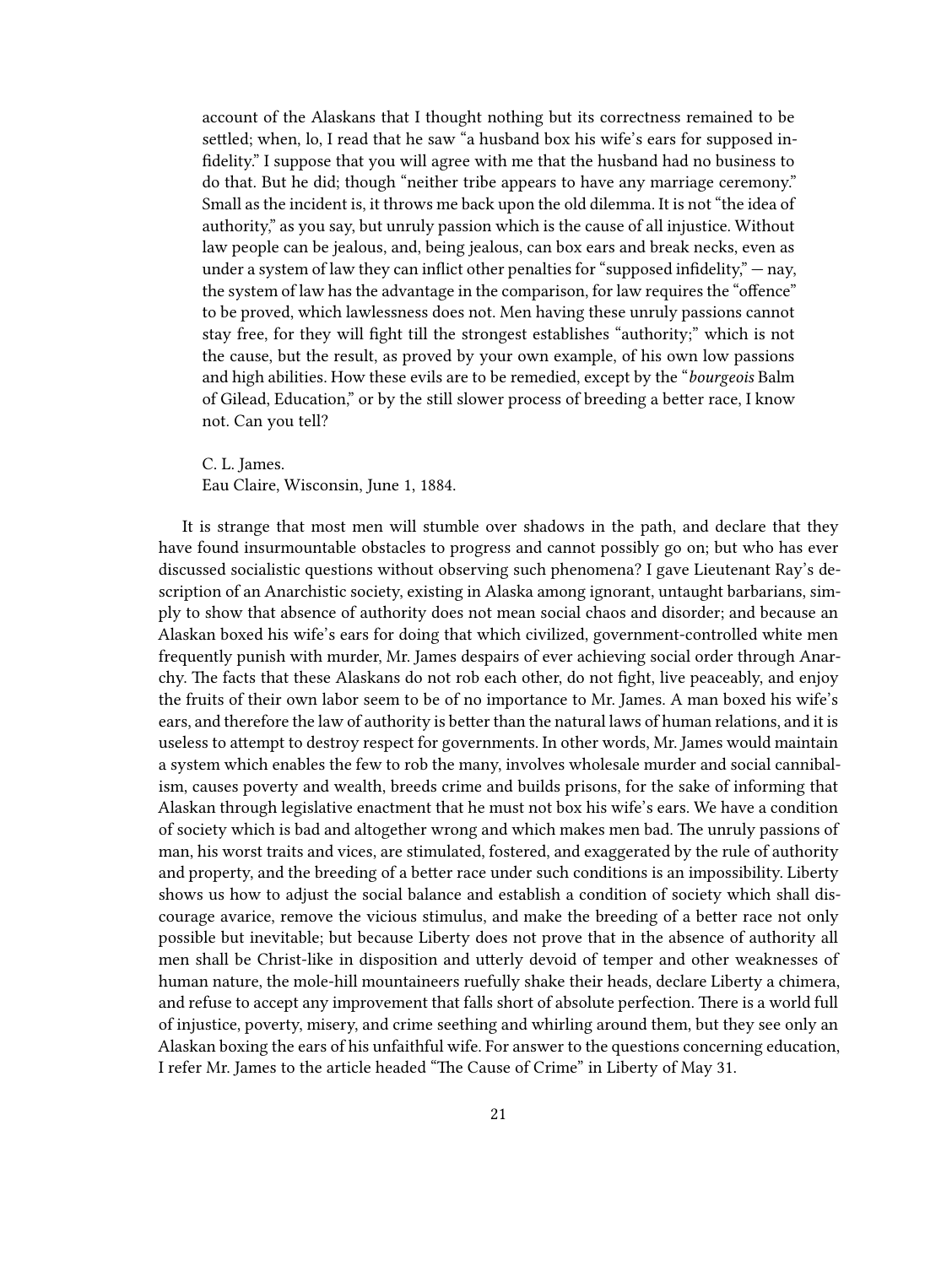# <span id="page-21-0"></span>**Among the Daisies.**

I have just returned from a performance known as "Commencement," an annual batch served by an ancient and honorable bureau of stultification called Brown University.

This yearly farce takes place as per decree of venerable custom in an aboriginal soft-shell Baptist church, whose every timber is seasoned with the traditions of the fathers and whose abiding demi-god is Dr. Wayland — he who out of the fullness of his biblical lore did stone the antislavery prophets, declaring that both holy writ and national constitution made human slavery a thing not to be molested by profane hands.

The audience ranged from petrified antediluvian conservatism in the front seats of honor down to the revolutionary Anarchist represented by myself, and it is a fair estimate to say that three-fourths of the whole assemblage was made up of half-hatched young damsels set in starch, laces, spring bonnets, and other accompaniments of learning. Charming indeed were the dainty white *jupons* of the daisy-decked maidens in contrast with the long and solemn academic petticoats of the graduating youths, while the tiny *chapeau* nestled on the top of Miss Pugg's back hair seemed to relieve that spacious mortarboard on the President's learned pate which custom has designated an Oxford hat.

But to my theme. Having learned through the programme that one of these robed graduating striplings was to orate on "The Development of the Individual," I stowed myself away in a corner of the gallery amid the perfumes of the daisies in the forlorn hope that perchance some phenomenal youth with the natural seeds of rebellion in him had slipped the academic halter and might let himself out a little. My hopes were not a little inspired by a knowledge of the fact that three of the professors of Brown are reading Liberty "on the sly"; and should just the right boy have slipped a copy out of the professor of rhetoric's tail pocket, who knows, thought I, what treason may be hurled among the daisies?

Upon the announcement of the President the youth was brought forth $-$  a goodly, beardless representative of classic Brown robed in sombre academic toga. He opened his sweet lips, but, alas! the sound of his voice did not reach me. At first I ascribed it to the profusion of daisies about me, though a change of base did not much relieve the situation. But caught up in the inspiration of the moment the mystery suddenly flashed upon me with saving light, through the mediumship of an old gentleman who stood beside me. Seeing my anxious endeavors to catch the sentences, he whispered gently in my ear: "The boy's hair is parted in the middle, and that splits the sound."

Snatching this bit of hoary intuition, I moved farther down the gallery, and fortunately the speaker, warmed by his subject, had opened his bellows for louder talk. All unawares and unprepared, I suddenly received the following impassioned broadside right between the eyes: "The Communist and the Anarchist, those twin pests of society, may prate of the rights of individuals, but God has planted Church and State in society for the very purpose of fostering and developing the Individual and moulding his fallible conceits to the sovereign will of the collective whole."

I will not swear that I have penned the literal text of this sublime period, for I was too staggered to pull myself together for its exact transmission to paper. I hastily retreated for fresh air through the scented daisies and crackling starch of white petticoats, and was soon safe on *terra firma*, a wiser if not a better man.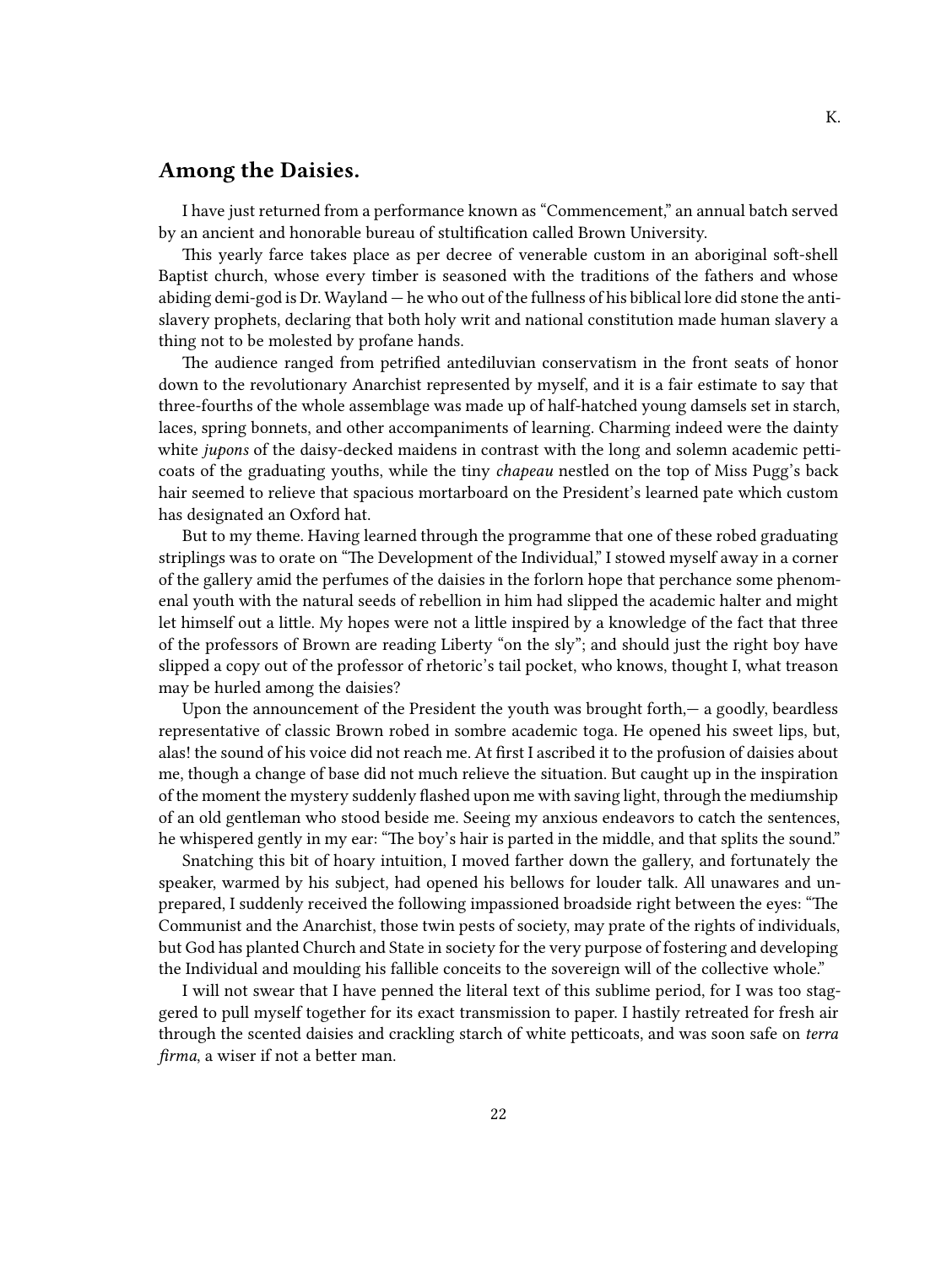Alas, degenerate Brown, my poor *alma mater!* with all thy trumpery and learning and prayers, thou canst not hatch out even one rebel a year in this living age of progress. The day is yet coming when such men as thy once petted but now despised and rebellious son, E. H. Heywood, will be all that shall remain to persuade posterity that thou ever hadst an honest and honorable use in a world groaning with injustice, where college learning, invariably yoked with the oppressor, skulked by on the other side.

X.

### <span id="page-22-0"></span>**Liberty and Wealth.**

#### <span id="page-22-1"></span>**III. Labor under Its Own Vine and Fig Tree.**

Smith saw nothing new or startling in the social problem as stated at the conclusion of the preceding chapter.

"It's as old as the Christian Gospel, at least," said he. "The angels sang 'peace on earth' at the birth of our Saviour. What a transformation Christian preaching has wrought in eighteen hundred years!"

"Yes, goodness knows," exclaimed the wife, "there's been enough of preaching to have made seven worlds over. But I never heard a Christian preacher that didn't smooth over whatever besetting sin his rich parishioners indulged in. Of course, that's where his bread and butter comes."

"They're not all that way."

Smith said this in a deprecating way as though he would be quite satisfied to avoid this and all other little tilts with his better half. Either he scorned to argue with a woman in the presence of others, or he knew by experience that Mrs. Smith had a way of attacking the weak point in his remarks, and was disinclined to encourage her in the practice. She, however, could not knit without thinking, nor think without an occasional outburst. In conversing with Smith one had to encounter a man with iron-clad opinions, which he had received ready-made. For himself he had done no thinking. He was, in fact, born on the premises, and had rever moved off, or indulged himself even in the most harmless excursion. Mrs. Smith was not so equipped. She had a more original mind, and was disposed to see things through her own spectacles. "My grandmother's don't fit me; but John says he can as well in grandfather's as in his own." Smith's business had forced him into the use of "specs" at an early age. This was one reason why he wished to get out of it, and become a millionaire.

I found, on returning to Smith's to learn what progress he had made, that Mrs. Smith had been studying the several propositions I had left with them more attentively than her husband.

"I think," said she, "that they have a sound ring. I think the pinch comes on the sixth. *'To make the interests of all to co-operate with and assist each other, instead of clashing with and contradicting each other.'* How are you going to do it?"

"Easy enough," said Smith, "or it would be easy enough if the laboring class would take rational views of the situation. They've only to allow capital and labor to work harmoniously; as you say, assist one another."

"You are making yourself more stupid than ever," retorted Mrs. Smith. "*Labor* allow! Labor has only to submit,— submit or starve. What is the purpose of capital? Plunder. I heard you not long since raging fearfully over the idea of some Frenchman —"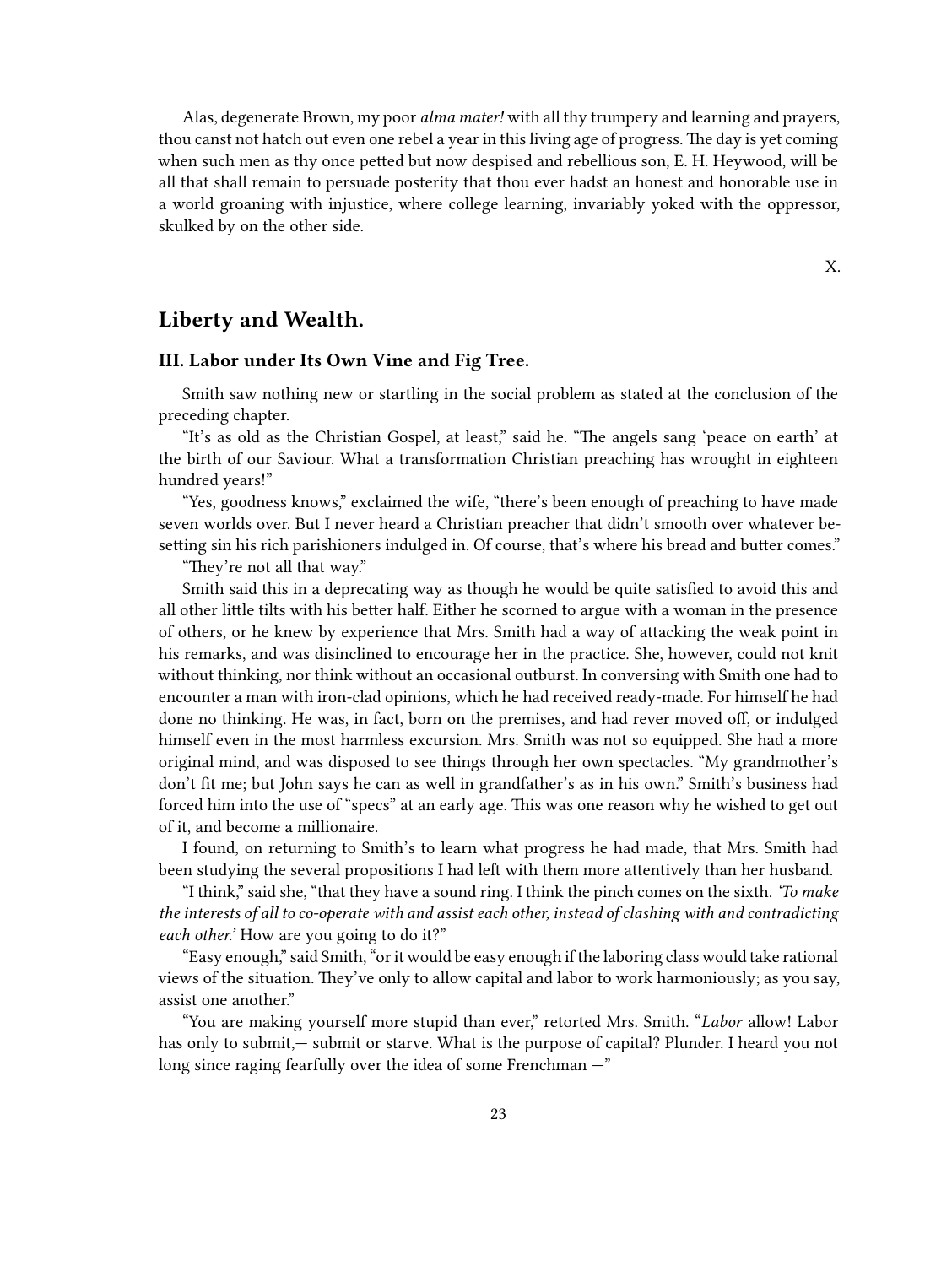"Proudhon, you mean?"

"Yes, that was the name. You were enraged at his idea, quoted in the 'Herald,' that property was robbery. I see what he meant, and believe it's true as gospel. Property, that is, capital, is robbery. What is the capitalist at? His whole aim is to keep his help poor. Why? Because that is the way he gets rich."

"But doesn't he use his capital? Give them employment? What was their situation? They were starving. He takes his capital from other investments, puts it into a new business, says to the hundred idle and starving wretches about: 'Here, go to work.' He puts bread into their mouths, and clothes on their backs, and you call it plunder, do you? Oh, you see, sir, my wife is worse than you are. She's been studying your six propositions of peace, harmony, co-operation, withdrawal of discord, and so on and so on, with a sure millennium coming speedily, and this is the result: Every man who employs help is a robber. If he had said: 'I've enough to satisfy my needs to the end of my life; I'll sit under my own vine and fig tree and enjoy myself,' and left his fellows about him to starve, why, he'd have been a model man and no robber. Wonderful new views! Ha, ha, ha! What is the world coming to?"

"You see," said Mrs. Smith, "that is the way my husband raves. He will run on for an hour in the same fashion, never suspecting everybody else is not as stupid as himself."

"Thank you," said Smith.

"I say stupid, because he skims over the subject." "And gets the cream," cried Smith, with the inimitable smile of satisfaction.

"A child could answer him. He thinks he's getting cream, but he's only taking the scum off a pan of chalk and water. Hence I say stupid. I went over this whole subject with him, yesterday. But he says himself he's an old dog and you can't learn him new tricks.

"'Now,' I said yesterday, 'there's nothing meaner than affecting a charity when you're filling your own pocket.' And that's just the game this wonderful philanthropist with capital is playing. He could sit under his own vine and fig tree, could he? How long? Won't the vine and the tree need tending? If he sits there and leaves nature to herself, he'll soon be overrun with weeds. His vines and fig trees are vines and fig trees because human labor has made them so, and human labor's got to keep them so The man can't sit. He's got to work,— eat his bread in the sweat of his brow,— unless he has a few idle and starving neighbors. Then he can say, 'See here! I'm no hog. Come and do my work, and I'll see you don't starve.' Now he can sit under his own vine and fig tree. Labor will support capital and all capital's children. Yes, the whole family can sit under their own vine and fig tree, and plant new vines and new fig trees, and employ other idlers and keep them from starvation. And this can go on till Paradise opens,— in another world,— if labor will look at it reasonably and not disturb the harmony capital has established and is disposed to abide by forever."

"I don't see why it should not," said Smith, with emphasis.

"Simply because labor wants a vine and fig tree itself."

"Let it save up enough to make a start for itself."

"Turn itself into capital?"

"Of course, of course; why not?"

"And sit under its own vine and fig tree?"

"Exactly."

"And there shall be no more labor,— only capital?"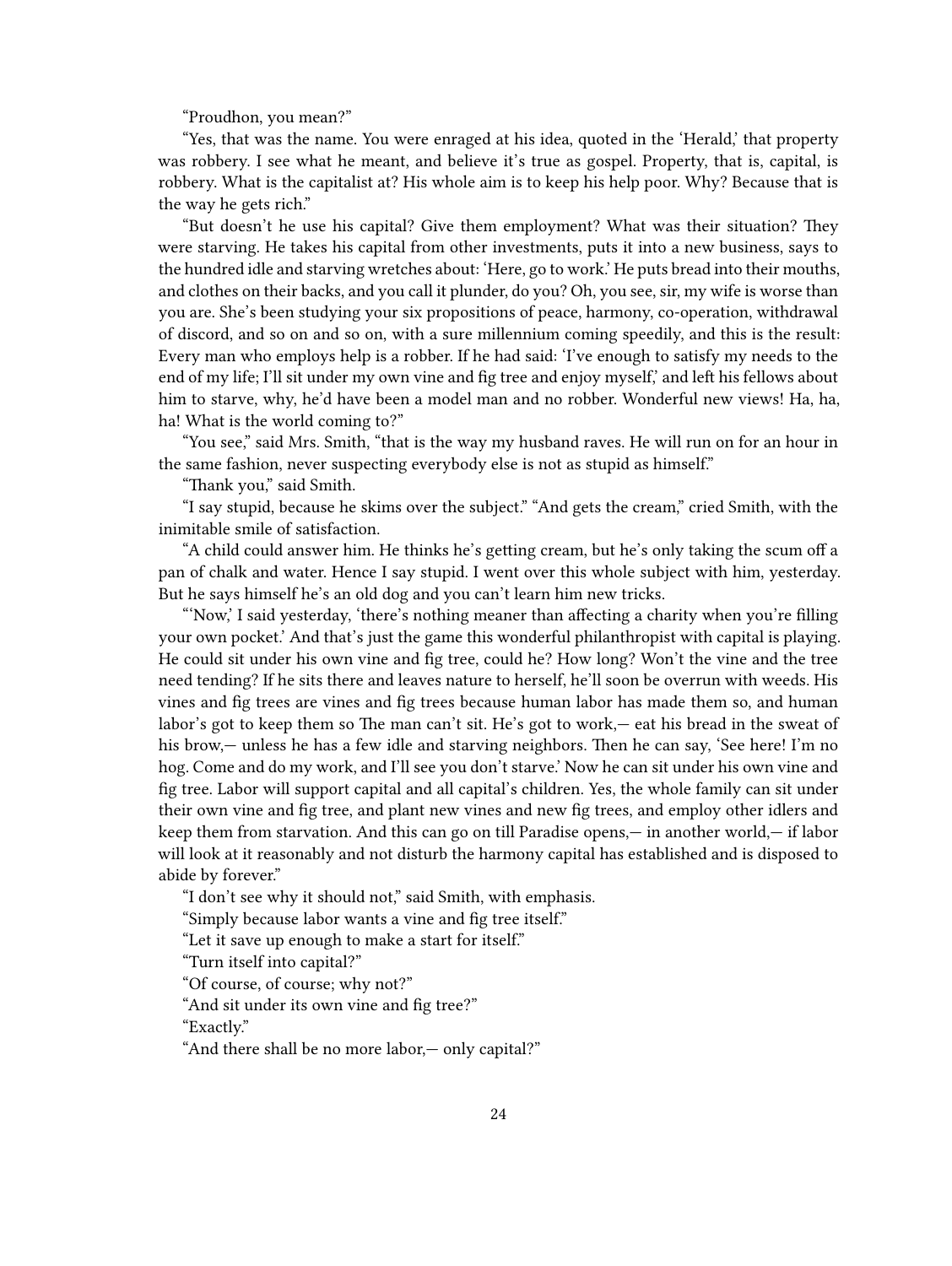"Why, if it should come to that, yes. That is, if it be possible for capital to sit under its vine and fig tree, and have no demand for labor; but, you say, it can't; and it's true. The fig tree, so to speak, will turn to weeds. Labor is required to keep it productive. But you, as I have been seeing all along, have made one seemingly trifling mistake; but the mere mention of it will upset your whole theory."

"Now we approach a catastrophe," said Mrs. Smith, quietly. "Go on, my dear."

"Your dear has only to say that you have assumed that the man with capital who employs men without capital to help him keep his vine and fig tree in good producing condition is not himself also a laborer. He plans, superintends, studies ways and means, takes all the responsibility; his brain is always at work, and he is awake and troubled, more than likely, when they are asleep. Talk about his sitting! Why, he is always on his feet, and does more work than any three of them. A man with ten, twenty, fifty men at work for him has no time to idle away, I can tell you. That's your mistake in hiking for granted that the capitalist who keeps his capital active and employs his fellow men can himself be an idler.."

Smith concluded triumphantly. You could see it was his opinion that he had crushed his wife. So he settled back in his chair with the air of one who thought nothing further could be said.

The wife, however, was not crushed. She was about to speak, when I interposed to say I was glad Smith had used the term capitalist instead of capital.

"He was driven to," exclaimed Mrs Smith. "You see that was just where I was bringing him. I agree with you. At this point capitalist is the better word. John was forced to use it to save his eloquence from confusion. I had only taken up his remark that the laboring class should allow labor and capital to work together harmoniously, and have brought him to this.

"1. Capital could sit under its own vine and fig tree and snap its fingers at labor. But no; out of the goodness of its heart it said to labor, 'Come and work in my vineyard.'

"2. When I show him that capital can't sit still and snap its fingers at labor, but is dependent on labor for its preservation, he turns and says that capital doesn't sit still, but is up and doing, is itself a laborer. Instead, however, of saying capital labors, he says the capitalist labors. He puts in a plea for brain-labor, which, of course, I allow. The capitalist labors in planning and superintending the business.

"Let me see if I can remember how I stated the case to myself yesterday. It was something like this:

"Capital perishing.

"Must be used, taken care of, or it will perish utterly.

"Nothing can do this but labor.

"If the capitalist, or owner, cannot care for it alone, he must *summon others to help him*. Twenty-nine others, say; himself making thirty.

"Now, whereas the capital without the aid of the twenty-nine, to say the best for it, would have remained as it was, but, with their help, has increased thirty fold, what proportion of this increase belongs to the capitalist and what to the laborers?

"If each man employed in securing this increase did the same amount of work, why would it not be just for each to claim his one-thirtieth?

"But capitalist does as much work as six others. Doubt it, but, for the argument, grant it.

"Then let him take one-fifth of the increase, and divide the remainder equally among the others.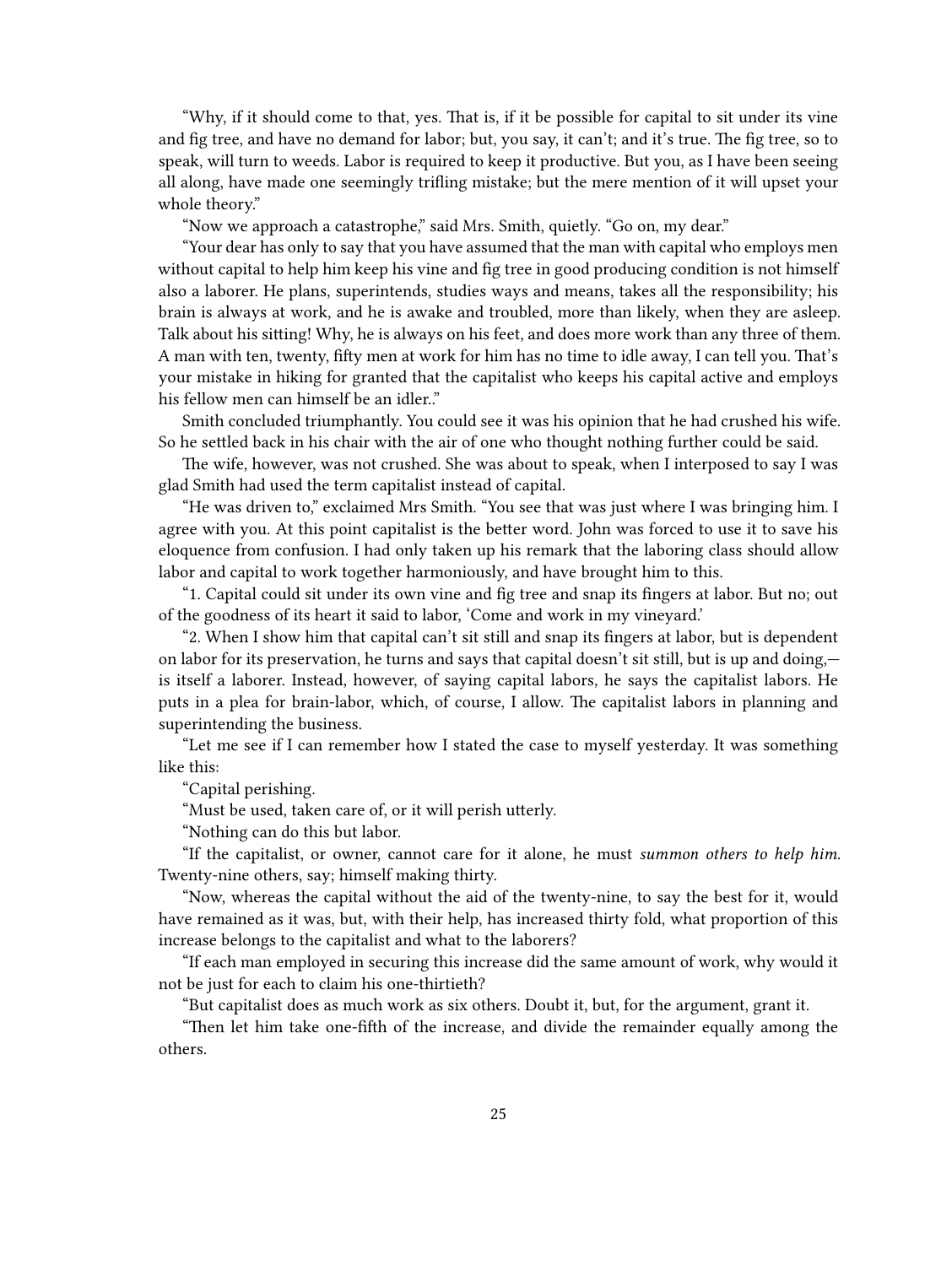"Here is equity, equality, fraternity. The salvation of the capitalist, who has provided himself with opportunity to work to advantage. He has saved what he had and added thereto by his own toil. It is also the salvation of the twenty-nine who have been enabled to save somewhat of the wealth they have produced.

"A mutual benefit, without charity, on strictly business principles.

"Why shall I not now quote your proposition VI?

"'*To make the interests of all to co-operate with and assist each other, instead of clashing with and counteracting each other.*'

"What now have we?

"Labor under its own vine and fig tree!"

(To be continued.)

# <span id="page-25-0"></span>**Organic Ideas: Correlating the Materialist with the Spiritualist Hypotheses.**

<span id="page-25-1"></span>**I.**

The germinal substance, or *punctum saliens*, of any given animal or plant eludes the eye, though armed with the microscope; not precisely front its smallness — but from its apparently amorphous character. Its potential evolution is divined only by knowledge of its medium, i.e., of the collective organism in which it originated; elephant, mouse, man, rose, violet, etc., and following up this clue, we arrive at the ancient axiom: *All that is of the earth is conformable to the earth.* This vague phrase contains the sense of earth-life, soil-life, and the dependency of individuate life on its collective matrix. The differences which strike one's senses are effects, the potential causes of which are organic ideas. So it is again, in that secondary series of formations which occur within the sphere of a given organism. I am not aware that microscopists of to-day dissent from the statements of Beale, Lebert, and other histologists of twenty or thirty years ago. viz., that to determine whether a certain particle is a pus corpuscle or lymph corpuscle, and if pus, whether benign or malignant, we must know whence it came and the condition of that part. Of course, I allow here for the more recent discovery of foreign organisms, such as the bacilli of tubercle or anthrax in particular forms of malignant disease. With regard to another malignant disease, cancer, microscopists were positive that they had discerned the characteristic cell, and this, which the late eminent histologist, Paul Broca, showed me under his own microscope in Paris, is of a form so curious and remarkable as not to be easily confounded with others; yet Velpeau proved that it is quite unreliable for diagnosis, not to be found in many cancers whose malignity was finally verified, while others have found it in tumors which proved to be benignant. Here then again, it is the sphere, the medium, the collective life, which controls the particular form of local evolution. Whether it be the elementary germ of an organism, of a special tissue, or of a morbid product, which is in question, the materialist may remark that its organic idea is invariably associated with sensible matter. The spiritualist may remark: it is not the matter, but the form and the power that imports; the form is indiscernible, while the potency is latent, yet the event proves both in evolution. Ignoring the Paleyan mechanical supposition of a *Deus ex machina* for creation, spiritualism holds to the *vis insita*, the invisible modeler of forms, the intelligence of evolution, the Organic Idea. For cancer and other malignant diseases, this may trace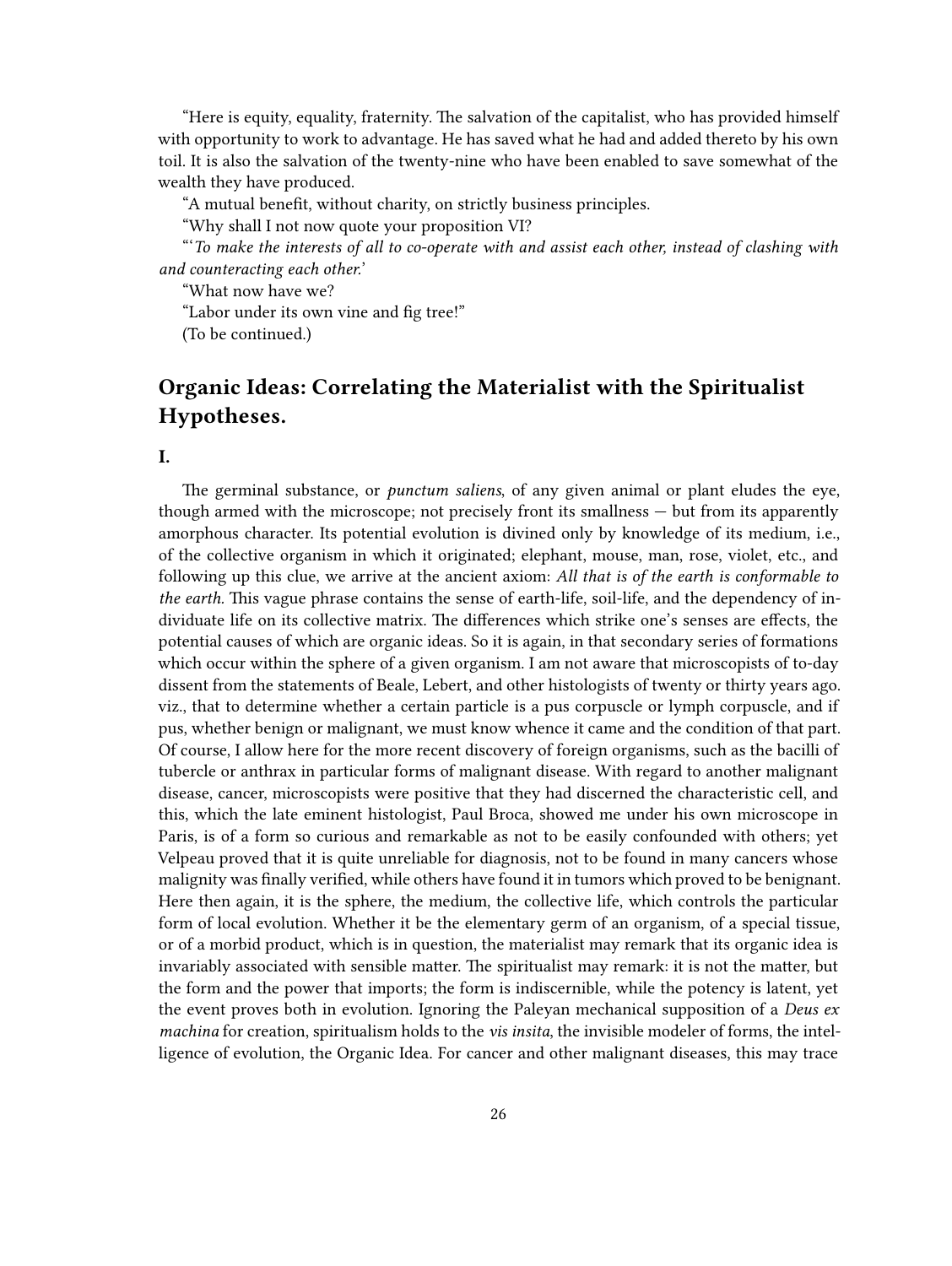back to a constitutional diathesis whose sensible signs are valueless without the discriminative coordination of reason.

For the tissues of an organ, or the organs of a body, the model traces back to a general type common to the species, and this model is the modeler, a living force.

For an organism, or the species which it exemplifies, the modeling principle traces back, beyond simple heredity, to organic ideas inherent to its characteristic sphere.

The dynamic intelligence evinced in the evolution *by* organic types, of their phenomenal organisms contrasts with animal or human intelligence, in that our mental faculties correspond to definiteness of structure, to the number of frontal convolutions and the depth of their vesicular cortex, whereas the organic type force is potent over undefined matter, the nebulous jelly of those organisms which it (itself invisible) initiates, either conformably to precedents, or deviating from them under local and spherical influences, and yet with faithful tendency, maintained through generations, to atavism, or identical reproduction of primitive forms. This intelligent and plastic energy, owning dependency on local sphere, traces back from organism to soil and climate, and from particled emanations to collective terra-solar origins never alien to matter, yet essentially dynamic. *Sic itur ad astra.*

#### <span id="page-26-0"></span>**II.**

The *organic idea* is a child of the same family as *spontaneous evolution*, which, though controverted, with regard to dust-germs, by the careful experiments of Pasteur, Tyndall, and others, has been attested in a higher sense by those of Messrs. Cross and Weekes with the gentle and long-continued action of the galvanic current on metallic solutions in repose.

Academic orthodoxy (supplemental to the clerical) was of course very much exercised and scandalized about these heretical acari; but, after many years of discussion and repetition of the experiments, we find Messrs. Beard and Rockwell, who, in their historical section of electrical therapeutics, have, in the way of fish to fry, not the first spontaneous minnow, recording the facts as classical in the evolution of this branch of science. Thoroughly sifted by observation and experiment in the focus of medical curiosity, excited by the practical advances and useful applications of germ pathology in wine and blood, by Pasteur, Kock, Davaine, Klein, and many other microscopists,— we find the distinction between those classes of microphytes which, by inoculation, cause and reproduce given forms of disease, and the other class, putrefactive, which initiate nothing, but are always developed in the blood as coincidents and coefficients of the septicaemic process after inoculation of putrescent poisons, freed from germs by a prolonged baking heat.<sup>1</sup> While the former are attached by their spheres to the doctrine of *omne vivam ex ovo*, the latter protest in behalf of spontaneous evolution under the general formula — *Such as the sphere, so will be the life that comes to inhabit it.*

<sup>1</sup> M. Davalne had proved (*Comptes Rendus de l'Académie Francaise*) the uniformly and promptly fatal results of inoculation with non-specific putrid blood in quantities of the one-thousandth of a drop, or a third decimal attenuation. Herr Rosenberger, after repeating these experiments, showed like results from a cubic centimetre of putrid fluid, which had been heated to 140° centigrade during two hours, then injected, *with aseptic precautions.* Quickly afterwards, the microbes characteristic of putrefaction were discerned in the living blood, and appeared to be as numerous at in animals poisoned by inoculation with uncooked putrid fluids. Analogous facts of spontaneous evolution are declared by Dr. Bastian of London, viz., the development of life in rich nitrogenous fluids, in hermetically seated glass tubes, after heating to 302° Fahrenheit.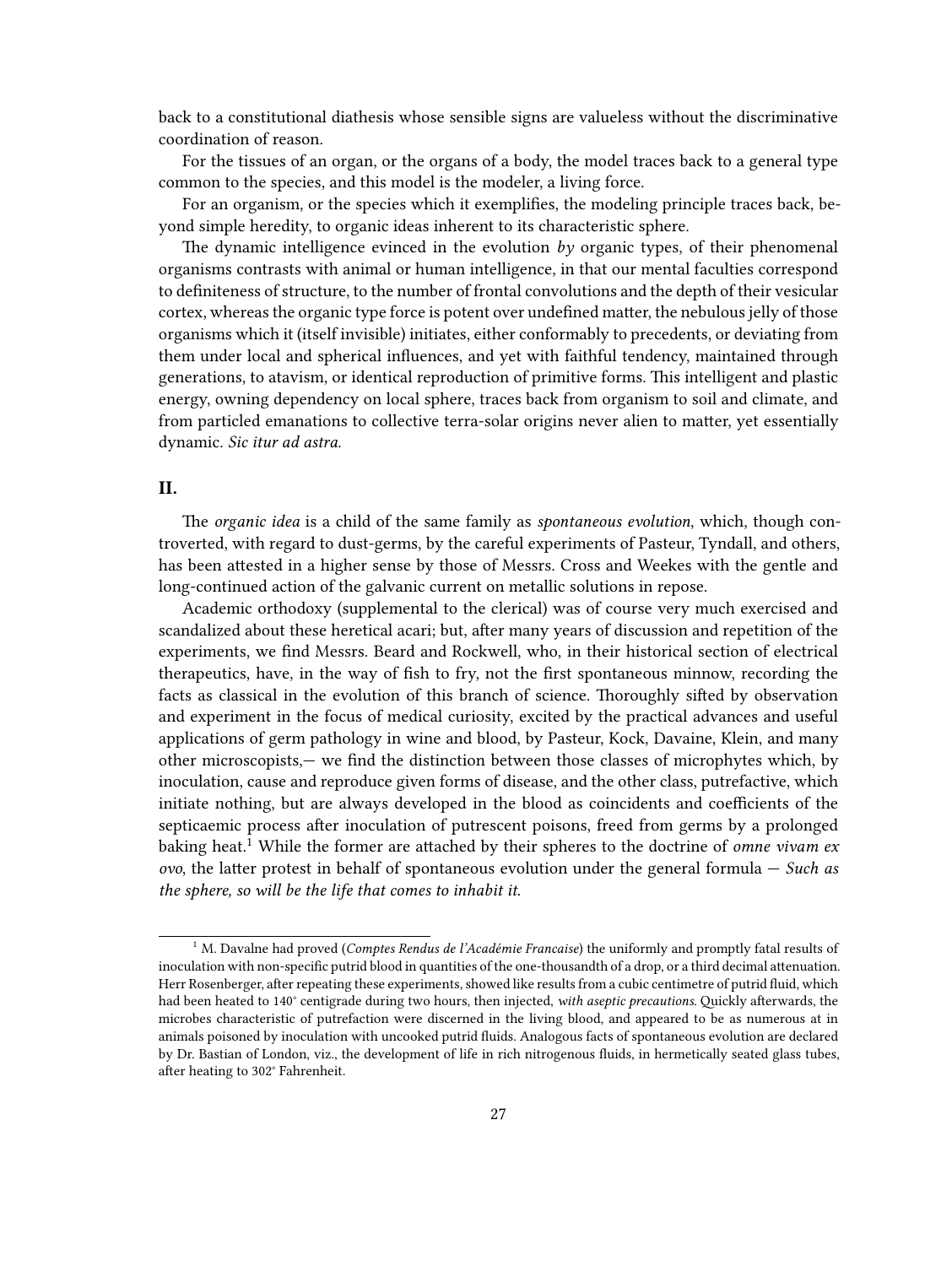This subject possessed for me only the passing interest of a topic in scientific literature, until it came home to me quite unexpectedly, in the difficulty of indoctrinating a ribbon of soil before my door with my personal fancy for a sward of sweet vernal grass and certain flowers. I found that this soil had tastes and a will of its own, to which after months of fruitless weeding and watering, and sowing year after year seeds large and small, from Henderson's, Dreer's, Thornburn's, and Vick's, I finally surrendered.

This garden strip I had trenched and enriched with the cream of the virgin forest round me. The carbonaceous powder scooped out of decayed stumps, leaf-mould, and the droppings of my goats and kine, all nourished exclusively in the same virgin forest, contributed to form its soil. From this soil sprang neither what grew in the forest, nor what I bad sown. Only a little of the grass came up and lived a little while by dint of constant attention, and so of several varieties of strawberry, one of which, per contra, quickly made itself at home, overran my grounds, and holds its own, even against the rankest sedge grass, bearing large fruit, where no other can live at all. Of the new growths, apparently spontaneous, wherever I manured, the most remarkable is purslane, the distinctive character of which could not fail to strike the eye in ten years of daily passage through the woods, if any of it grew there. For years I had but three neighbors within miles, and these recent settlers like myself, with woods between us, and whose cattle, like mine, fed only in these woods, with corn and cottonseed in winter. Purslane had small chance to grow in our little gardens, and if it did, the cattle had no access to it. Such observations, general, on a large scale, unvarying in their testimony, seem to me as conclusive as the crucial experiments of Pasteur or Tyndall in the dust field.

With regard to the purslane, moreover, there is not, as with the grave worm, the least chance for the hypothesis of a modification of type by sphere. Neither Darwinian icons nor analogous species had anything to do with it. The evolution is prompt, within a few weeks from the modification of the soil by culture, just as if the seed bad been sown there; yet how could the seed get there? For birds the local food range was the same as for the cattle, and abundant. They had social and economical reasons for staying at home, and, besides, I never saw one peck at purslane, when I let it grow in constant view. Plants due to such an origin would be disseminated, whereas purslane always and exclusively grows in the spots richly manured.

The observations of Van Mons, grandfather of so many fine Pears, depose in the same sense, though bearing more directly on spontaneous organic evolutions of species from the soil, *when undisturbed in normal terra-solar conditions.* Of the spontaneous pear tree, he says: — *La racine trace dans la sots ou elle est repliée*,"— which is not clear to me; but the practical point is that he discerns a different form of root between the seedling and the spontaneous growth. Let botanists answer. *Non mihi vanitas componere lites.* Another curious thing that turned my thoughts toward the creative genius of the soil is Indian bread. I often turned np this substance during the first tillage of the clearing, but since then I never meet with it. It seems to be formed only in soils long undisturbed. It has no apparent plant organs, and is an analogue, I suppose, of the truffle, which I have never seen growing or complete, I tried planting the skins of rinds of my Indian bread, but nothing came of it.

Man is such a busybody that he gives himself very little chance to observe what would happen in Nature without his intervention.

I confess with Richard Owen, F.R.S., that, in pretending to the honors of a Simian ancestry, there are certain points about the skull and contents, where there is room to stick a ?; but I thank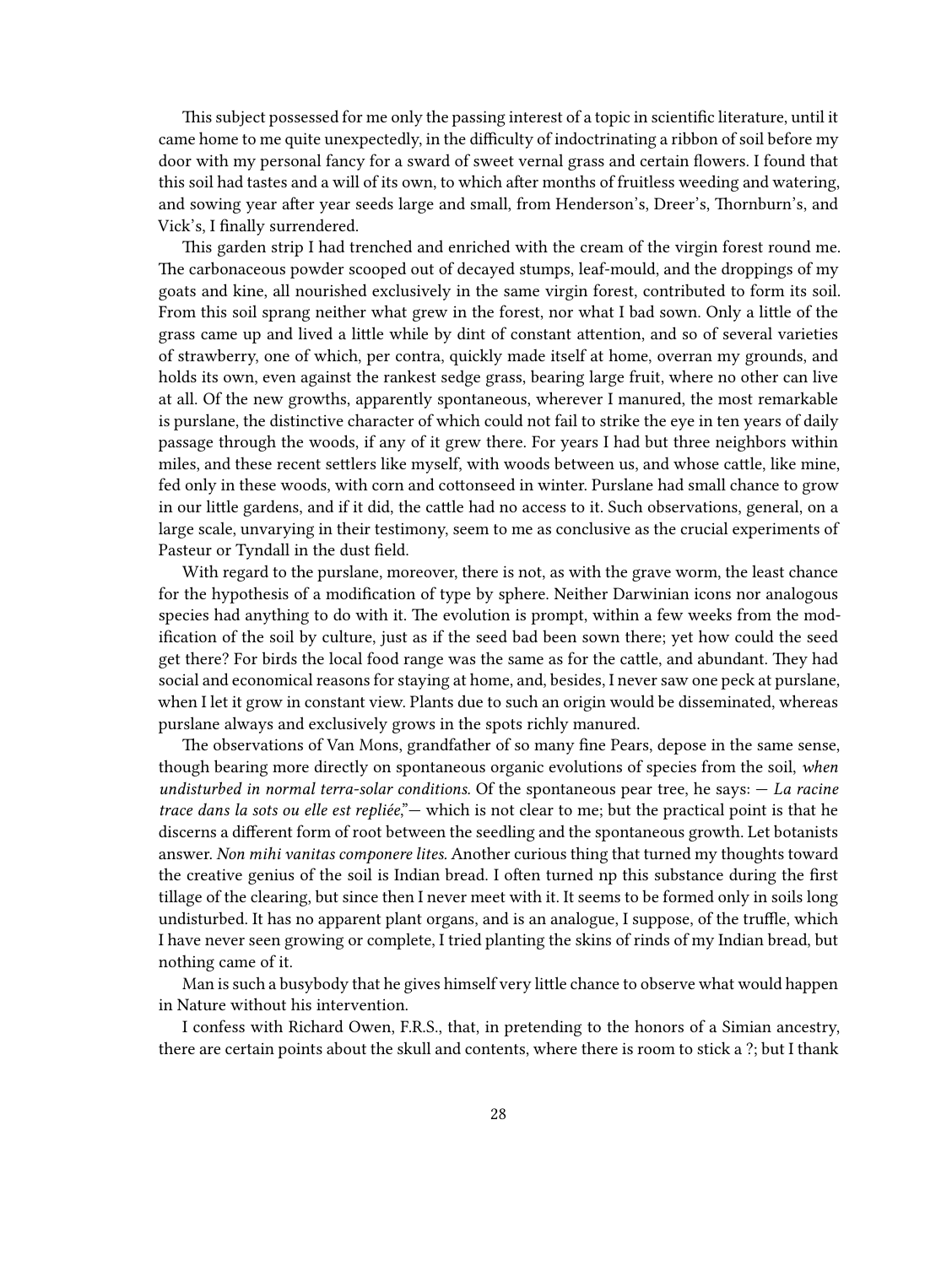my genealogists all the same for clearing away the *chevaux de frise* of prejudice which separated the organic from the inorganic forces, and so parted the child from his terra-solar parents.

#### <span id="page-28-0"></span>**III.**

#### *Spontaneous Evolution and Ethical Purpose.*

As a doctrine, spontaneous evolution is probably as old as the faculty of reasoning on the evidence of the senses. In modern literature, Harriet Beecher Stowe announced it by the mouth of little Topsy. When asked who made her, she answered: "I specks I growed." Metagenesis, known to the comparative physiologist in the normal evolution of certain insect species, has received new interpretations and a wider field of play, unsettling the previously accepted boundaries of a few species, end suggesting, though not proving, permanent transmutations according with sphere, without break in the continuity of successive generations. In this sense is the conversion, reported to have iteen effected in her aquarium by a French lady in Mexico, of the breathing organ of the axolotl from the aquatic to the aerial type of structure and function.

Whatever eventually becomes of the hypothesis now taught as the theory of evolution, it will have kindled a prairie fire of opinion, in which rite old theology is getting well roasted.

Whether the origin of organic forms, or only their modifications to the actual types, be in question, the really important point is their manifestation of intelligent tendency towards the useful and the beautiful, the increment of life's enjoyment. If Nature deserve credit for beneficent purpose, notwithstanding frequent failures and miscarriages, this hypothesis of purpose inevitably opens tbe question whether the intelligence and sentiment revealed are integrant of the specific or individuate life,— of the Rose, of the Lily, for instance,— or whether these plants are organic works of art, manifesting the genius of one or many artists, as do our paintings and statues. In a coarse way, the gardener is an artist of organic fabrics. Beyond, as well as within the limits of his administration, and even that of man, the vegetal power may perhaps own the plastic guidance of beings invisible to us, and whom, if we named, we might call fairies. The transcendent culture of flowers, their endowment with graceful forms, splendid colors, sweet aromas, seems a congenial occupation for young ladies who survive their bodies, and in which their spritely beaux may often aid them. *Dulce est desipere in loco*. There is no lack of evident purpose in Nature. To be sure, there are purposes and purposes. The difficulty is, there seem to be too many of them for consistency of purpose. This difficulty is ethical. We want to see the moral of them. E.g., the tic, whose refined senses spontaneously and unerringly guide it to the juiciest and tend crest folds of my skin and where it is most difficult to seize and detach it, would be both stupid and ungrateful to deny a special providence for it in the existence of the human and bovine species. I make theology a present of this argument; it is a clincher; it will stick and hold on till the last stick of timber is cut in these woods. The flea, the mosquito, the louse, with their specific endowments and providential pasture, ought all to be of exemplary piety.

But the hyperbolic curve of the ideal never consents with tbe actual, always flies off at a tangent with fact, and some pessimist tics question God's supreme goodness in giving man finger nails! Such heresies justify thumb-screws and the stake. My lamp bears witness to them.

At the opposite extreme of the scale in parasitic animality, good King David of leonine piety tells us how "the young lions roar after their prey and seek their meat from God." "That thou givest them they gather: thou openest thine hand, they are filled with good."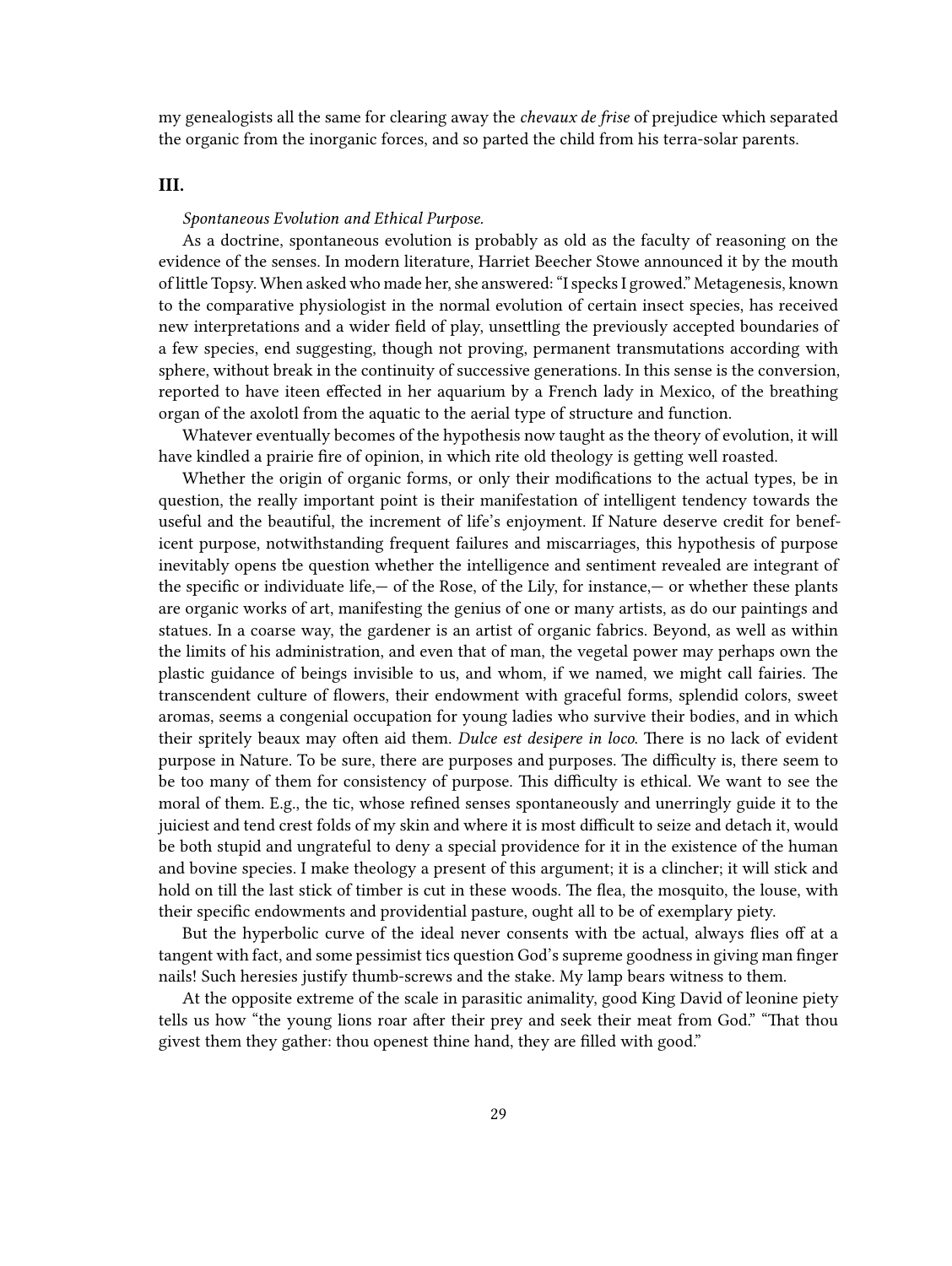How good Jay Gould and Vanderbilt must feel in such religious associations,— they who, for the social body, combine the tic and flea with the lion; who gorged with its blood  $-$  money  $$ show the sagacity and tenacity of the tic, the omnipresent nimbleness of the idea in transfers by exchange, evading revolutionary squails, and a portentous voracity that dwarfs into innocence the whole feral army, from the eagle to the shrike, and from the lion to the skunk! Oh! how they love their neighbor ('s goods)‼!

Are *these* thy works, O Lord, parent of good? Almighty, *thine*, this universal frame?

Oh, yes, the fittest shall survive. The survival shows the fitness of them; otherwise we might not have suspected it. This is the beauty of reasoning in a circle. The dictionary has been an embarrassment to sound orthodoxy. Children form whimsical and heretical ideas of the meaning of such words as infinite wisdom and goodness, especially when these are unstintingly allied with infinite power. It is urgent to destroy the old dictionaries and to modify Sunday school teaching to the effect of defining these vague terms so that they shall convey to the mind the qualitative virtues of a general scrimmage. Struggle for existence in Nature. Such is the fact; now go baptize the factors accordingly. Brahmin wit and logic, in its Banyan hospitals for animals, where beggars are fed to feed fleas, shows great natural intelligence of the disciplines employed by supreme wisdom and goodness in the education of man, and which reconciles benignity towards the flea with humiliation of the paria caste below the point of effervescent rebellion. Order in Church and State! Honor to the Tiger, the Flea, and the Cholera microbe! The particular crow I have to pick with Nature, Duty & Co., is the distribution of sympathies at cross purposes. My perverse intelligence has never been able to reconcile beneficent wisdom, in the disciplines of human education to fit the soul for heaven and harmony, with that spiritual arrangement, by which, as a general rule, John loves Mary, who loves Thomas, who loves Betsey. who loves Peter, who loves Margaret, who loves Samuel, who loves nobody but himself, and so on, *in saeculd saeculorum*. This capricious distribution of sympathies, which seems to mock at marriage, would do credit to Tari, the malicious goddess of the Khonds, for whose altars handsome youths are fattened. From the height of my morality I protest against it as betraying love to orgigamy. Maria del Occidente reproaches it thus in her musical candence:

"And as the dove from far Palmyra flying To where her native founts of Antloch gloam, Weary, exhausted, fainting, panting, dying, Lights sadly at the desert's bitter stream; So many a soul o'er life's dread desert faring. Love's pure congenial stream unfound, unquaffed, Suffers, recoils, then thirsty and despairing Of what it sought, descends and sips the nearest draught."

And then with what exquisite irony Society takes Nature at her word, and religiously reinforences orgigamic tendencies by its barriers of caste, of faiths, of fortunes, &c., thus reducing to extreme improbability the meeting of counterpart character among the nobler types, and keeping them apart, when they do meet! The next time I happen to create and stock a world, I propose, in the interests of morality, to assort characters more with a view to that reciprocity of feeling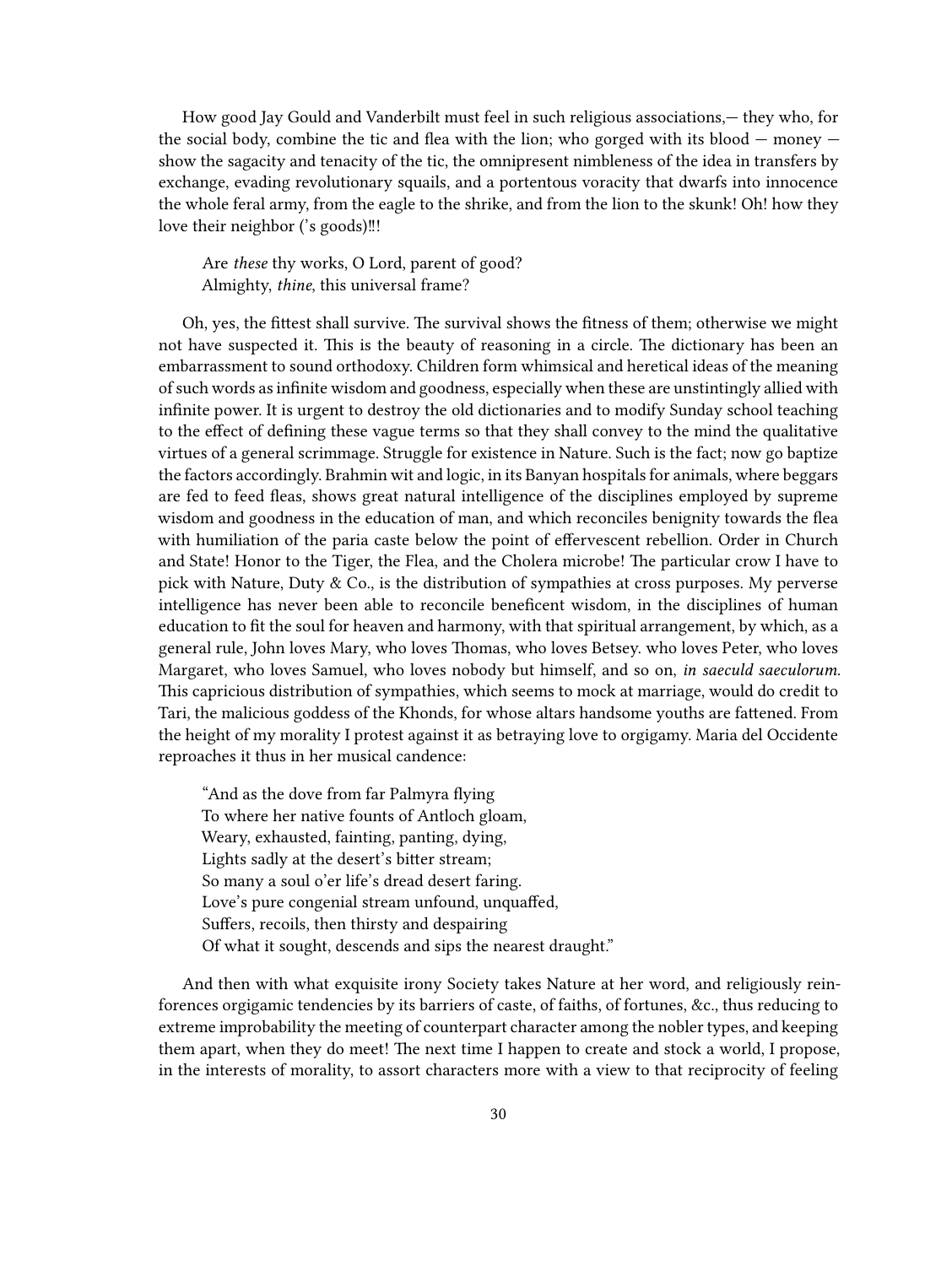which forms the ideal of our marriage custom. Marry the fact with the form, the ideal with the real, and the custom will need no legislation to protect it.

The quintessence of morality which points these pious aspirations is my feeling of the urgency that, instead of imagining Gods, we should, in fact, create and superpose on Nature that ideal of wisdom and goodness which is inmost to us, never mind how it came there. The ideal function of Man in Nature is to create God. Depolarise this word, if you can, and make of it a synonym with Harmony,— with the serial unison of varieties in organic completeness.

Edgeworth.

# <span id="page-30-0"></span>**Mr. Wakeman's Recipe for Law-making.**

*"Ye men of Athens, I perceive that in all things ye are too superstitious"*

To the populace of Gods succeeds Yahveh; to Yahveh, Jesus, Buddha, and the Grand Lama. Coming nearer home, a political sprawl supersedes the psychologic, and the vanguard of mind, under banners of progress, prostrate themselves before the old clothes of the last century. To the populace of Gods now succeeds the Divine Populace,— Tahag, Rahag, and Bohoobtail,— enshrined in the temple of promiscuous suffrage; while the chivalrous T.B.W., editor of "Man," inspired by Mother Ann Lee or the charms of the Virgin Mary, finds salvation awaiting the equal divinity of Bridget and Gretchen and Vic. (Not the darling diminutive for Vice, but Victoria, never mind which of them.) To the manifest destiny of this bipopular sovereignty, there is but one slight objection,— it must come in too late for the present election and selection of the loaves and fishes.

So git out de way, old Dan Tucker, You's too late to come to supper.

The ideal government, that harmony resulting from "anarchy plus the street constable," so preferable to "despotism tempered by assassination;" that rapid progress facilitated by gearing the cart before the horse, and the car of the State before the co-operative township; that linear certitude of direction, obtained by gearing horses all around the cart, each with an ear of corn fastened in front of his nose; all the loveliness, in short, of *being repretented*,— wait upon the ballot, can all be had by voting, antd, if two negatives are equivalent to an affirmative, how much more must twenty million ignorance be equivalent to knowledge, so many follies to wisdom, so many superstitions to religion, so many selfishnesses to love of the neighbor! Music proves it, you know, by the harmony of discords, but even music can never reach that sweet dominion over Nature and Humanity to which savages and cabbages yield a soft assent, until its notes are distributed by the ballot, and the audience elects the chords by universal suffrage.

The reason's plain, for Charon's angry barge Running full tilt 'gainst the subjunctive mood, Beckoned to a porpoise, and gave the nod, To fatten padlocks on Antarctic food.

In making wine, the fruit is not always sweet enough for an effective fermentation. In making laws, the legislators are not always wise enough for a fruitful elaboration. To overcome the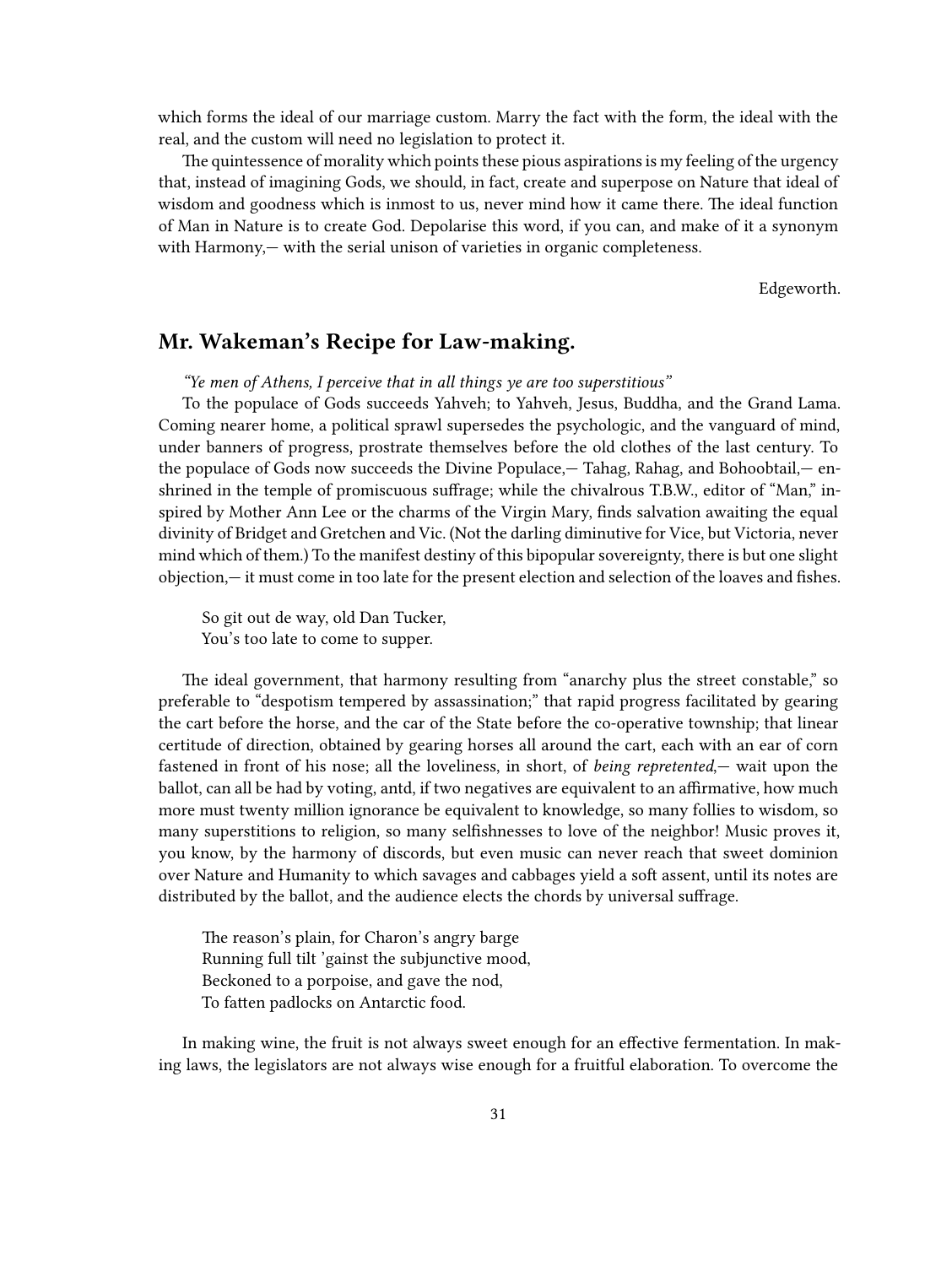difficulty add in the vat, to one ton of half ripe trash, another of the same quality; add in congress, and first at the polls, as much feminine silliness and spite as we already have of the masculine article, and Q.E.D., Liberty and Order. The fermentation of ideas is rapidly completed, and the wine of social happiness gladdens the heart of Humanity.

> Edgeworth. (Private Secretary of the firm, Jay Gould, Vanderbilt, U.S. Grant & Co.)

# <span id="page-31-0"></span>**No Free Trade Without Free Money.**

The contributor to the "Essex Statesman" who wrote the following some months ago gets down to bottom truth on the tariff question:

There is something outside of the vexed question of Protection *vs.* Free Trade which has such intimate relation to it that to leave it out of the consideration is to fail in all calculations regarding it. Let us stop and ask why it is that Europe can manufacture so many things so much cheaper than we do that they can be imported at such rates as to destroy their production here? The first answer to this important question is that the European goods are the result of pauper labor. Analysis of this answer has proven it insufficient. It does not sustain the objection, since the rates of general wages recieved in England maintain the laborers quite as well as the same maintain the laborers in this country.

But this answer, though insufficient, points us in the right direction. It is in the costs attending manufacturing. Dismiss the wages question and the cost of raw material, and the cost of capital alone remains. And here we find the solution. Capital invested in manufacturing in this country in one form or another pays from twelve to twenty per cent. per annum interest, while that similarly invested in England pays two and a half per cent. per annum. And yet Free Traders never raise the question of interest, while it is all there is of their theory, since free trade is impossible of a country which maintains a money despotism.

Make money as cheap in this country as it is in England, and we can over-reach them in almost every kind of manufactured goods, while, if we were to make money free from cost, we could pay England off in her own coin, since we could manufacture all our raw material and undersell her in her own markets, which would compel her to resort to protection, which she would probably do, overlooking, as we have done, the vital point,— the money question.

Let our government inaugurate the free money system, and within twenty years the results flowing from it would be dethrone every monarch in Europe; they subsist from the interest levied upon us. Make money free and plenty, and the tariff question will be at once and forever settled.